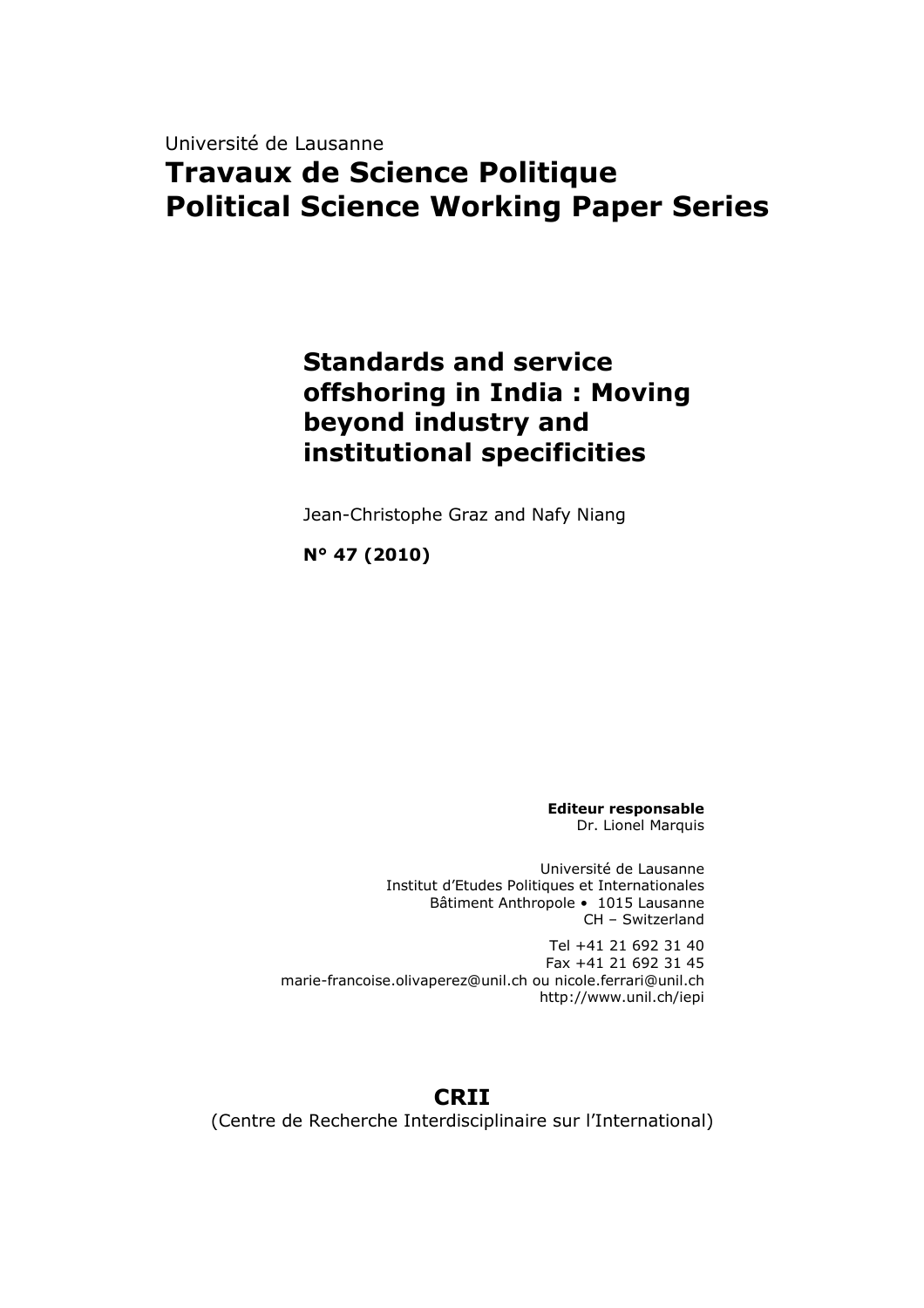La collection **Travaux de Science Politique** vise à diffuser des travaux de chercheuses et chercheurs rattachés à l'Institut d'Etudes Politiques et Internationales (IEPI) de l'Université de Lausanne. Il peut s'agir de textes en prépublication, de communications scientifiques ou d'excellents mémoires d'étudiants. Ces travaux sont publiés sur la base d'une évaluation interne par deux membres de l'IEPI. Les opinions émises n'engagent cependant que la responsabilité de l'auteur•e.

Les **Travaux de Science Politique** sont accessibles gratuitement sur www.unil.ch/iepi (suivre le lien « Publications »).

The **Political Science Working Papers Series** is intended to promote the diffusion of work in progress, articles to be published and research findings by researchers of the Institute of Political and International Studies, University of Lausanne. The papers submitted are refereed by two members of the Institute. The opinions expressed are those of the author(s) only.

The **Political Science Working Papers** are available free of charge at www.unil.ch/iepi (click on « Publications »).

© Jean-Christophe Graz and Nafy Niang

Layout : Cardellini Igor

Couverture : Unicom, Université de Lausanne

#### **Acknowledgement**

This paper draws on work conducted under the auspices of the Swiss National Science Foundation (SNF) project "Standards and International Relations: Devolution of power in the Global Political Economy". The authors are grateful to the SNF for its support and to Liesl Graz for her invaluable help with the language.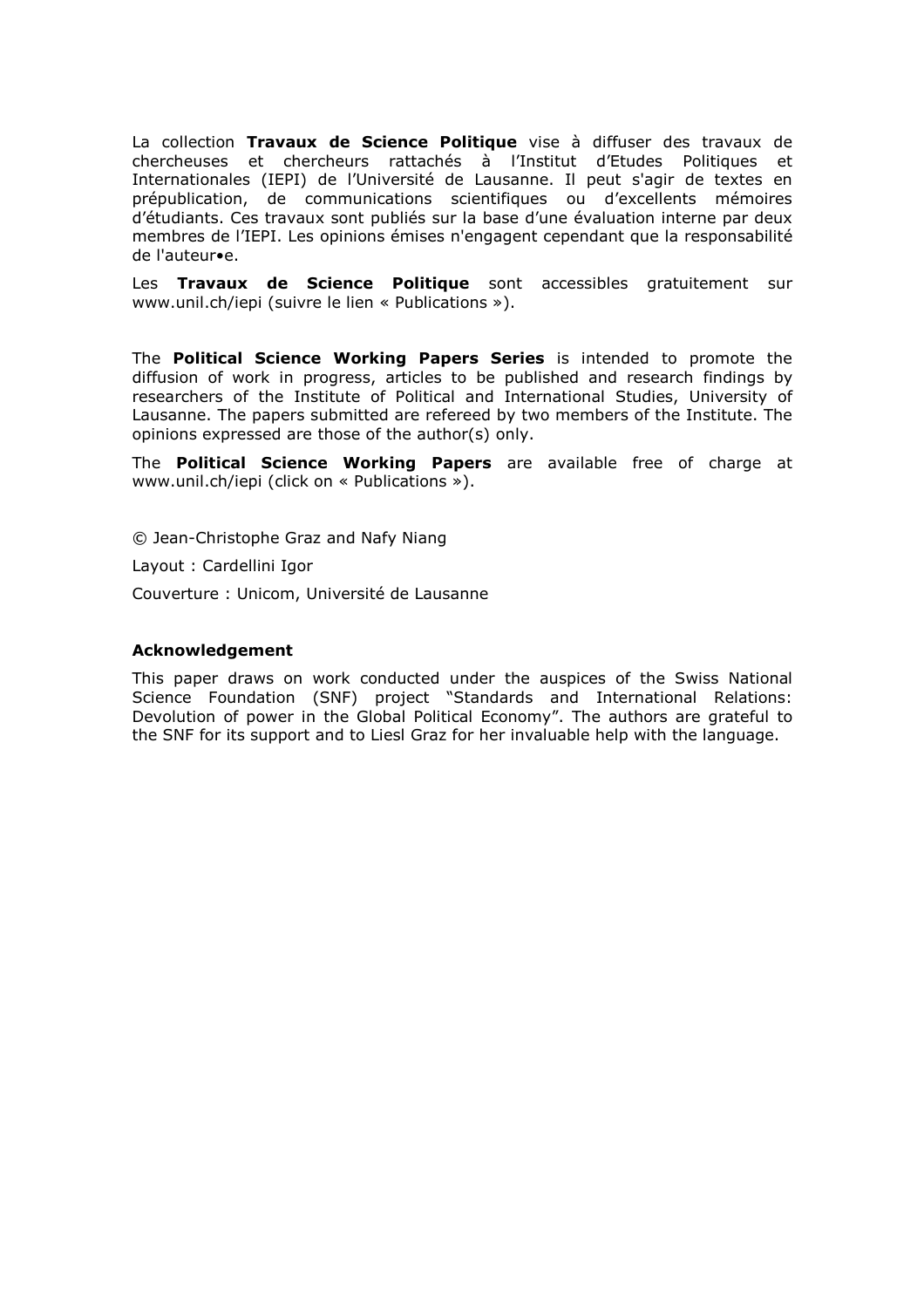# **Standards and service offshoring in India : Moving beyond industry and institutional specificities**

Jean-Christophe Graz and Nafy Niang<sup>1</sup>

Centre de recherche interdisciplinaire sur l'international (CRII) - Institut d'Etudes Politiques et Internationales, Université de Lausanne

#### **Résumé**

Cet article examine le rôle joué par les normes internationales techniques dans la mondialisation des activités de service. Différentes approches d'économie considèrent que les spécificités des activités de services sont un frein à leur délocalisation, à leur industrialisation et à leur normalisation. A l'opposé de ces approches centrées sur les spécificités des activités de services, les approches d'économie politique internationale mettent en avant l'existence de configurations conflictuelles de pouvoir à l'œuvre dans l'internationalisation des activités de services et ce, au-delà des limites sectorielles et nationales.

Cet article examine le cas du secteur des centres d'appels et, plus généralement, celui de la sous-traitance des services aux entreprises (BPO) en Inde. Nos résultats suggèrent que les normes techniques sont importantes dans le secteur étudié, alors même que ces types de services sont conventionnellement identifiés comme étant peu susceptibles d'être soumis à des normes. Une perspective d'économie politique sur la normalisation des activités de service souligne comment la problématique du pouvoir investit la normalisation technique d'une dimension plus progressive à travers les thématiques du "travailleur", du "consommateur", ou de "l'environnement".

#### **Abstract**

ł

This paper explores the role of international standards in the much-debated globalisation of the service economy. Various strands of economic analyses consider that core attributes of services affect their ability to be reliably delocalised, industrialised, and standardised. In contrast, international political economy approaches draw attention to power configurations supporting conflicting use of standards across industries and nations. The paper examines the case of the rising Indian service industry in customer centres and business process outsourcing to probe these opposing views. Our findings suggest that standards matter in types of services that conventional economic analyses identify as unlikely to be standardised, and that the standards used in the Indian BPO industry are widely accepted. Despite little conflict in actual definitions of market requirements, an international political economy perspective on service standardisation highlights the importance of potential power issues related to workers', consumers', and environmental concerns likely to be included in more progressive forms of standardisation*.*

Keywords : international standards; globalisation; services; customer centres and business process outsourcing

<sup>1</sup> Jean-Christophe Graz est professeur ordinaire à l'IEPI, Nafy Niang est doctorante FNS. Contact : Jean-Christophe.Graz@unil.ch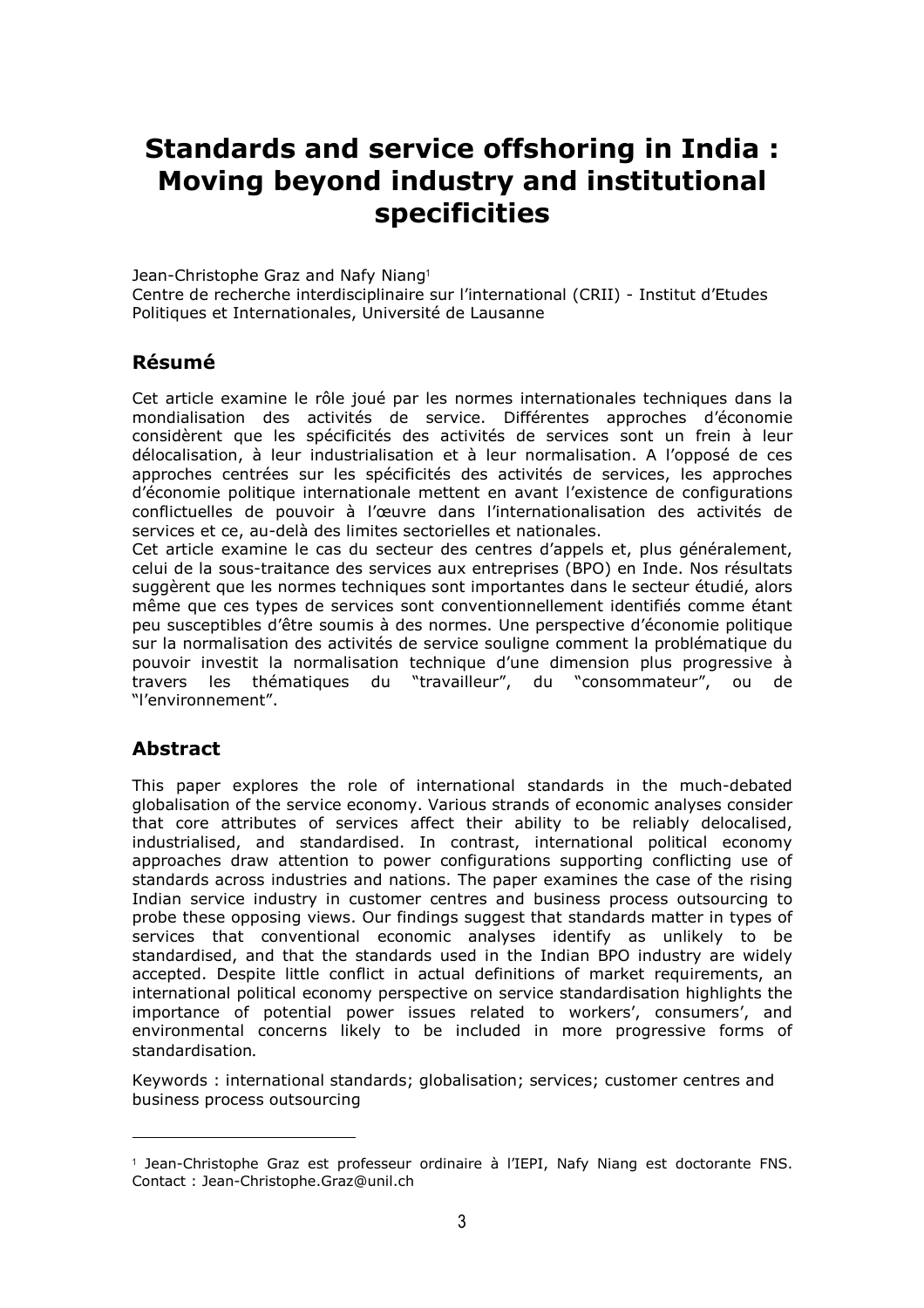# **Table des Matières**

| <b>SERVICE OFFSHORING AND STANDARDS: A CONCEPTUAL FRAMEWORK 9</b> |  |
|-------------------------------------------------------------------|--|
| THE RISE AND RANGE OF STANDARDS IN INDIAN BPO SECTOR 12           |  |
|                                                                   |  |
|                                                                   |  |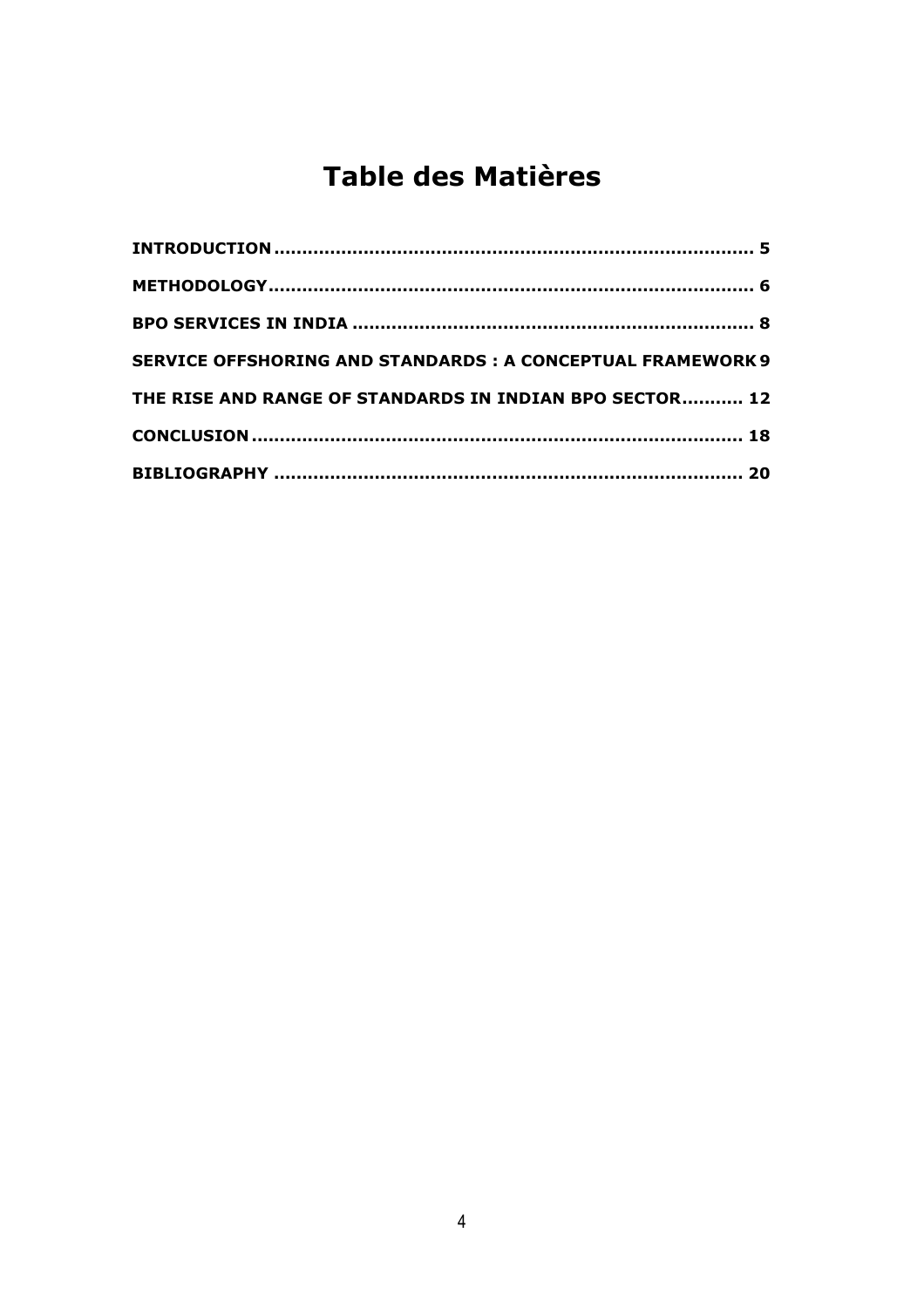## **Introduction**

This paper explores how the internationalisation of IT-enabled services and business process outsourcing relies on a wide range of standards involving contrasting forms of intermediation. The service sector is at the core of current debates on the transformations of contemporary capitalism towards a more sustainable global order than that which the crisis of financial capitalism has left behind it. The promise of a knowledge-based economy is largely made on the assumption that, as services become intertwined in manufacturing processes on a global scale, expertise and innovation embodied in such high-skilled services will pervade the economy as a whole. As Miles and Boden (2000a: 258) point out, "the service economy is not merely an economy in which service sectors are quantitatively dominant. It is one where 'service' is becoming a guiding principle throughout the economy". It is often unclear, however, to which extent this convergence thesis fits with theoretical and empirical evidence.

For more than two decades, studies in management have debated whether globalisation pressures in the domain of services will lead to further standardisation and industrialisation, or, on the contrary, to renewed customisation. Standards are conventionally valued as market tools to enhance service reliability, ensuring that they are properly delivered to the customer according to predefined requirements (Blind, 2004; Johnson and Nilsson, 2003; Zeithaml, et al., 1990). However, studies emphasising the advantage of customisation consider that the distinct logic of service provision supposes that the only viable management and marketing strategy for firms is to maintain personal contacts with the customers (Grönroos, 1990; Normann, 1991).

From a macroeconomic perspective, institutionalist approaches have highlighted that any issue for such a dilemma must be analysed beyond marketing and management choices. Sourcing services rely on ICT infrastructure, foreign trade, movements of workers and consumers, an enabling regulatory and institutional environment, as well as some degree of standardisation. Yet, stereotyped behaviours induced by standardised management processes can reinforce a dualist and unbalanced growth regime, leading to major difficulties brought on by sweeping divergence in productivity. Moreover, the choice of service customisation should be situated within the broader picture of progressive alternatives addressing social and gender inequalities, as well as the societal impacts of those standards (Du Tertre, 1999; Gadrey and Gallouj, 1998; Petit, 2007). Many accounts tend to confine such alternatives to distinct types of services: unmistakably, relational and intangible services are seen as better candidates for progressive customisation than logistics, maintenance and information activities, all of them well placed for additional standardisation. The studies are therefore inclined to hypothesise an industry specificity in service standardisation, which assumes that standards matter more for some services than for others. Finally, while institutionalist studies shed light on the social and political embeddedness of service activities within distinct national varieties of capitalism, they fail to explore how standards can be used as transnational tools. Standardisation, is not dependent on national institutional environments, but on the extent to which such informal market tools are recognised on a worldwide basis.

International political economy approaches have provided further insights on how standardisation should be situated within power and exclusion processes on a global scale – a context deeply entrenched in the US-based growth of large private communication and information services (Comor, 1999). By identifying standards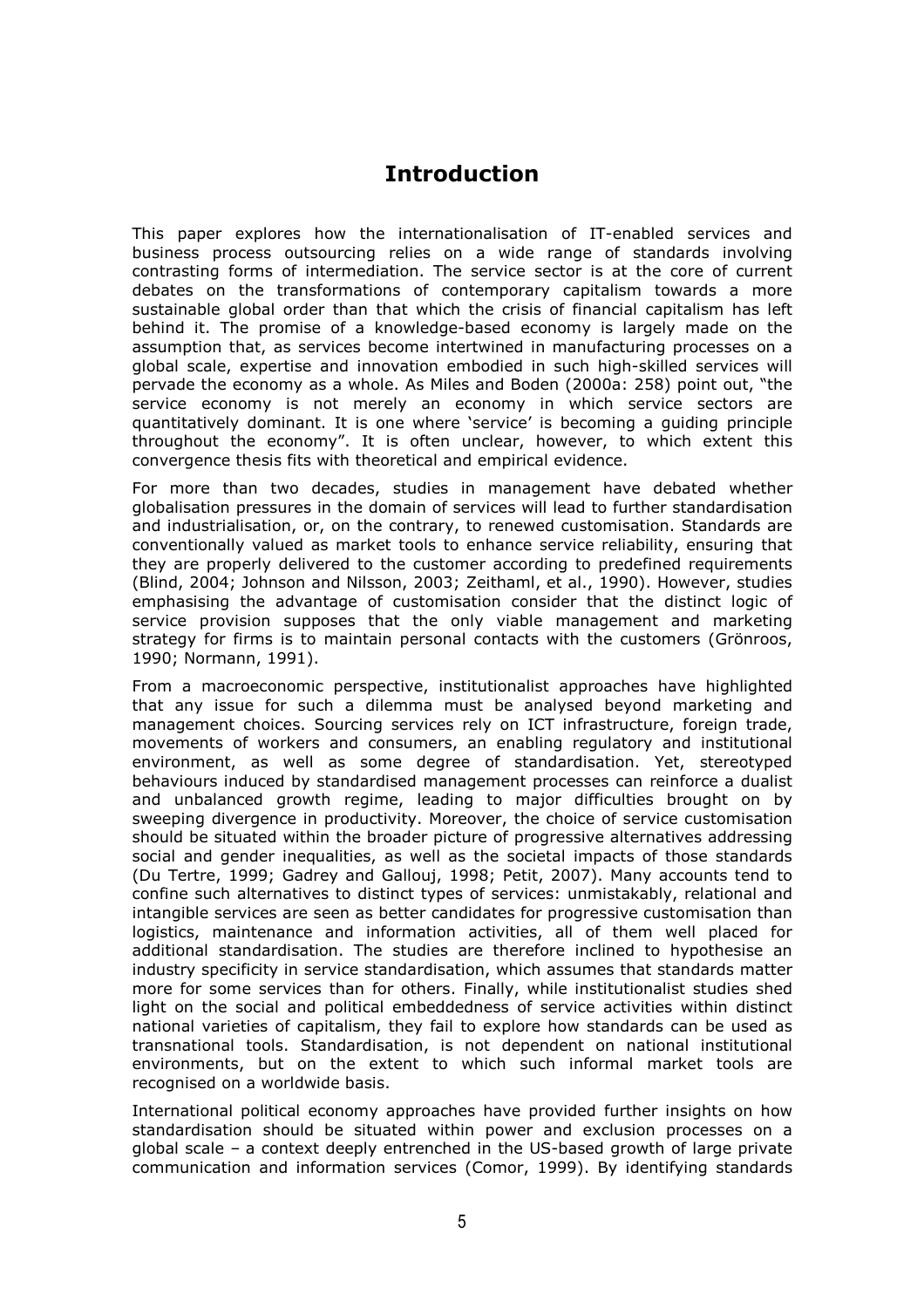as tools competing conventional rule-making processes, they highlight the power configuration of non-state actors setting standards according to conflicting definitions of market requirements. They uncover the range of issues concerned and the transnational scale on which coalitions build the consensus required to adopt international standards (An and Maskus, 2009; Egan, 2001a; Graz, 2006b; Mattli, 2001; Murphy and Yates, 2009). Until now this scholarship has largely focused on trade in goods and official standardisation bodies such as the International Organisation for Standardisation (ISO). There is little clear understanding of how the distinct feature of a knowledge-based economy based on intangible and interpersonal services such as education or business services may amend assumptions made from standards in goods. Moreover, the magnitude and impact of technical specifications devised outside official standardisation bodies is often neglected.

Against this background, one question remains largely unanswered: do standards matter in offshoring services across national institutional environments and independently of the nature of the industry they serve? This paper focuses on the case of the rising Indian service industry in customer centres and business process outsourcing to probe the extent to which standards in these activities deviate from conventional accounts focused on national environments and industry specificity, as well as from international political economy studies of product standards that single out conflicting market definitions. Our findings suggest that standards matter even in types of services conventionally identified as least amenable to standardisation and internationalisation, and that standards most widely used little reflect conflicting definitions of market access requirements. The paper provides insights on conceptual and empirical grounds on this strong deviation from existing accounts of service standards in institutional economics and standardisation of goods in international political economy. Section 2 presents our methodology. Section 3 provides background on the development of an export-oriented service economy in India. Section 4 examines in more detail the link between services, quality and security uncertainty and international standards; it outlines the conceptual framework by drawing upon the insights of institutional economics, regulation theory and international political economy. Section 5 presents findings on the rise and range of standards in the Indian BPO sector. The conclusion wraps up the argument.

#### **Methodology**

The significance of the case study obviously relies on the importance of India, which accounts for more than half of the global market of outsourced services despite the growing share of competing countries such as the Philippines or Morocco (NASSCOM, 2010). It also arises out of a purposeful sampling among different types of services. In qualitative methods, purposeful sampling is a privileged means to identify information-rich cases. As Patton (1990: 169) reminds us, "*informationrich cases* are those from which one can learn a great deal about issues of central importance to the purpose of the research, thus the term *purposeful* sampling". To identify what stands out in current and future standards developments across widely diverse forms of services, a relevant sample of cases is expected to have either high or low values on the main characteristics differentiating the service economy. There is, however, a lack of commonly accepted typology of the service sector in official statistics (international data sets even vary for instance between the UN system and the one used by the IMF), as well as in scholarly literature. In order to reconcile conventional distinctions based on categories such as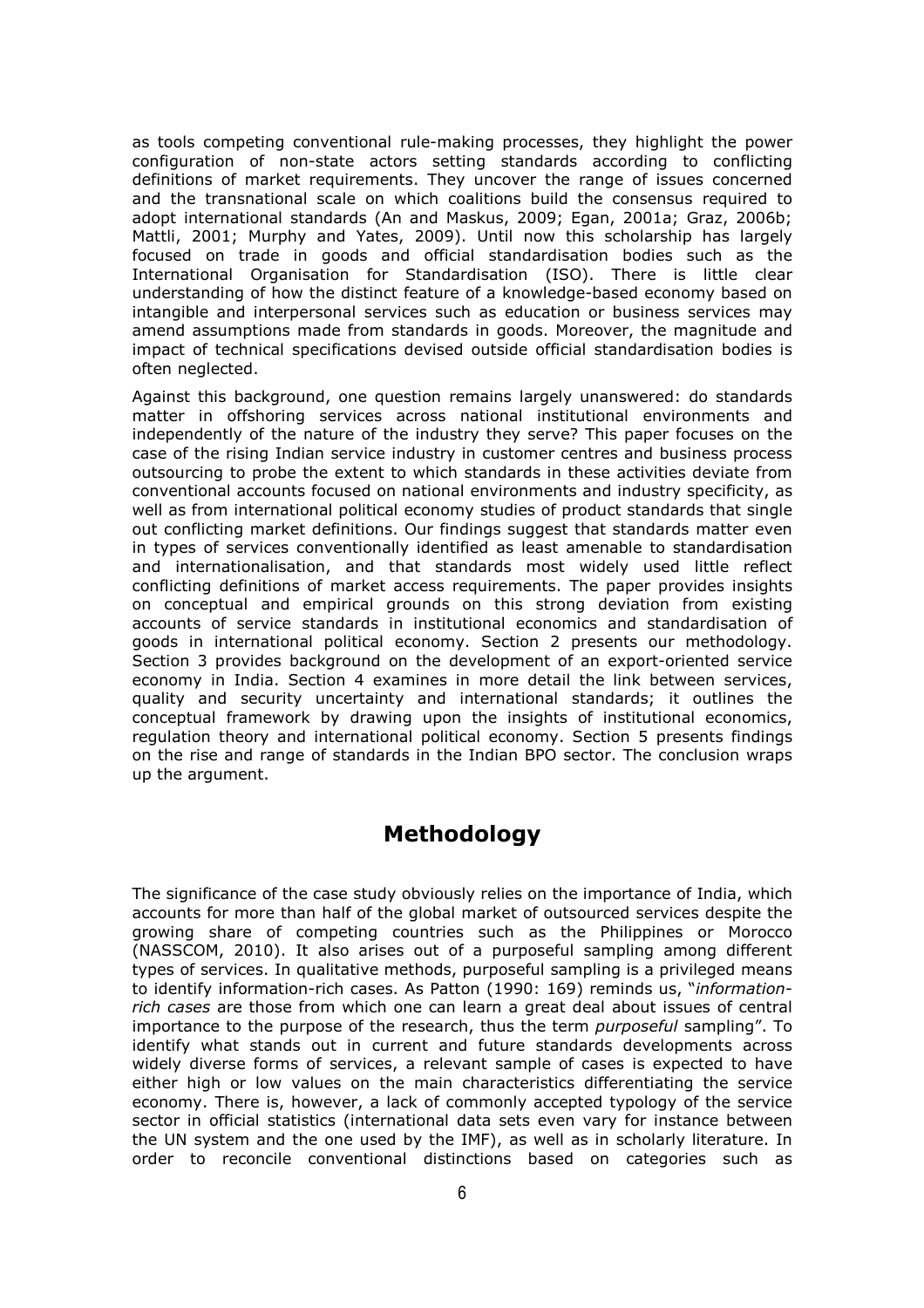business/non-business services or services to households/companies with more critical approaches focused on productive configurations between labour, technologies and organisational mechanisms (Du Tertre, 1999, 2002), four key criteria may be distinguished :

Relational intensity: transactions in services, in contrast to goods, imply an effect of the recipient on the provider's behaviour; yet, depending of the sector and the organizational structure chosen to provide the service, the intensity of the relation between the recipient and the provider may vary a great deal, ranging from professional counselling to transport logistics.

Immateriality: the types of "support" targeted by the action of the service differ considerably; they can range from the very material (e.g. objects to be maintained or financial assets valorised) to largely immaterial (e.g. individuals to be counselled, coded information processed, or organizations managed).

Consumers' implication: despite an ever-increasing complexity of productive configurations involving all sorts of intermediaries and outsourcing processes, services can still be distinguished between business services, whose transactions target the business community, and consumer services, directly implying the consumer as an end-user.

Labour intensity: in a context of massive industrialisation in the service economy driven by information and communication technologies, services can involve large amounts of capital (e.g. transport), but can still mostly rely on skilled or unskilled labour (as in consulting or call centres).

Among numerous sub-sectors with varying scores from criteria to criteria, customer centres and business process outsourcing in the Indian service industry match such a purposeful sampling. The case scores high value scores on all four characteristics While this may vary along segments of the value chain in which such services are provided, it exemplifies an industry with potentially high relational intensity, immateriality, end-user-orientation (particularly for customer centres) and labour intensity – all characteristics supposedly inducing greater quality uncertainty and lack of reliability. According to the industry specificity thesis, such services are less likely to be internationalised and standardised than others such as transport systems which rely on large infrastructures with a low relational intensity, a greater materiality, a strong business-oriented implication, and capital intensity. Customer centres and business process outsourcing in India thus appear to be particularly relevant for examining the assumption that service standardisation is more likely to occur in specific industries and national environments than others.

The dataset presented in this paper dates from before the global crisis hit emerging countries in early 2008. While those data provide evidence of trends following a decade or so of continuous high growth in the industry, they cannot bring additional information to the current debate on the impact of the crisis on the future of service offshoring. The data are drawn from the following sources: first, interviews we conducted with around thirty corporate executives, officials from standardisations bodies, professional associations, union representatives, and academics during a research trip in India (Delhi, Gurgaon, Bangalore) in January-February 2008. (All the interviews were conducted by using open-ended questions). We also collected printed and Internet-published materials from the institutions to which the interviewees belong and as well as by other bodies. Moreover, we collected documents published by the specialised press both in India and those related to the IT-BPO sector on a worldwide basis by using the database Lexis-Nexis.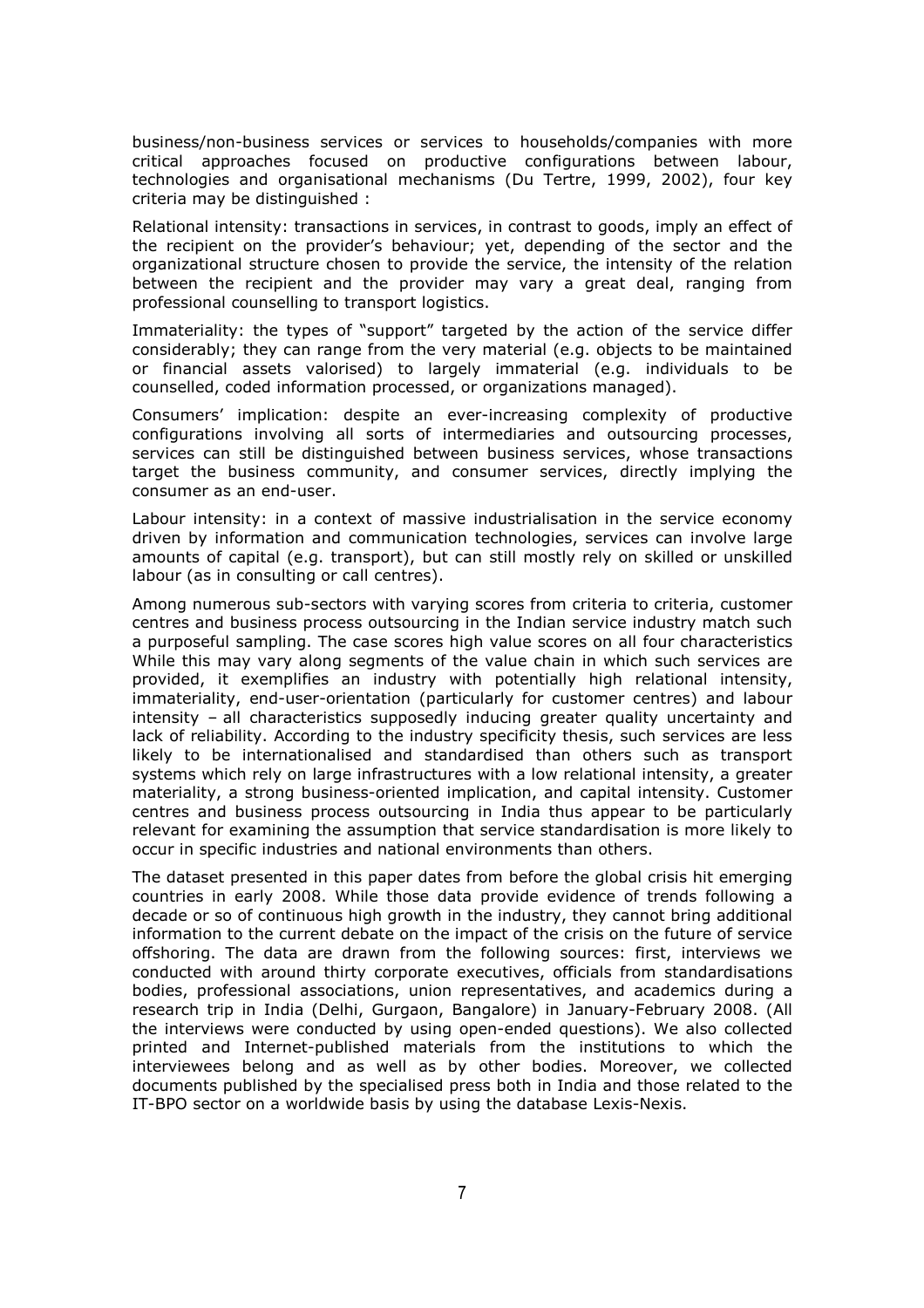#### **BPO Services in India**

Indian service industry ranks first among the growing number of developing countries having shifted away from primary and manufacturing exports to services. Indian export services are often portrayed as activities situated at the bottom end of a value chain packed with a low skill workforce working in a highly automated and taylorised environment reproducing the mass production model (Batt and Moynihan, 2002). It is true that many companies still work in low end domains, such as those providing uninformed guinea pigs for clinical tests on new pharmaceutical products, basic software programming or so-called outbound call centres attempting to sell cheap products over the phone. In this view, India is what Taylor and Bain called "an extreme version of the mass production model" (Taylor and Bain, 2005: 277). Yet over the last few years, a number of companies have scaled up the value chain to provide highly complex services. It appears that export-oriented IT services in India, despite a low ITC penetration rate in the country as a whole, now belongs to the top worldwide hierarchy of IT services. Companies deliver products as diverse as data and market research, IT enabling services, back office accounting and pricing, multimodal customer centres, legal analysis or medical distant support. According to data provided by Nasscom (2010), the leading professional association of the industry in India, the country still accounted for more than half of the overall world exports of IT-BPO services in 2010, after a decade of yearly growth rate estimated at around 30% before the outbreak of the global crisis in 2007-8. Customer centres, back office tasks in IT industries and more sophisticated activities known as IT enabled services (ITeS) and business process outsourcing (BPO) involve large and small Indian companies as well as foreign-affiliate of multinational corporations. A number of Indian companies have become multinational corporations on their own, with affiliates in other Asian countries, Europe, North and South America. The three largest – Tata Consultancy Services (TCS), Infosys and Wipro – were involved in the industry from the late 1970s and early 1980s.

Studies portraying the success story of Indian service industry and its prominence in the global market of outsourced services have proliferated over the last decade. In Thomas Friedman's best-selling account of the new "flat world" of the 21st century globalisation, Indian service industry plays a crucial role, which resembles that of a dream business story: "America and India started dating, and that relationship became a huge flattener, because it demonstrated to so many different businesses that the combination of the PC, the Internet, and fiber-optic cable had created the possibility of a whole new form of collaboration and horizontal value creation: outsourcing" (Friedman, 2006: 131). This is what makes India's position among large emerging powers so distinct, in particular as compared to China's strategy based on mass manufacturing. As noted by Harris (Harris, 2005), "India's main insertion into the global economy comes from its rapid advance in information technologies and pharmaceutical. It's a high end strategy (...) particularly as India became a choice for offshoring IT jobs from the US". Yet, it should be noted that IT-related foreign investments and outsourcing of services were strongly promoted by an enabling State even before the major policy changes marked by the creation in 1989 of the Software Technology Parks of India (STPI) providing infrastructural support and tax-free status to wholly export–oriented IT firms, the multiplication of Exports Processing Zones in the context of the 1991 regulatory reforms and the introduction of Free Trade Zones in 1999 (Chakravartty, 2004; Lal, 2001). As Saraswati reminds us in examining the decades preceding the 1990s, the "ever present and continuing importance of state intervention in the structural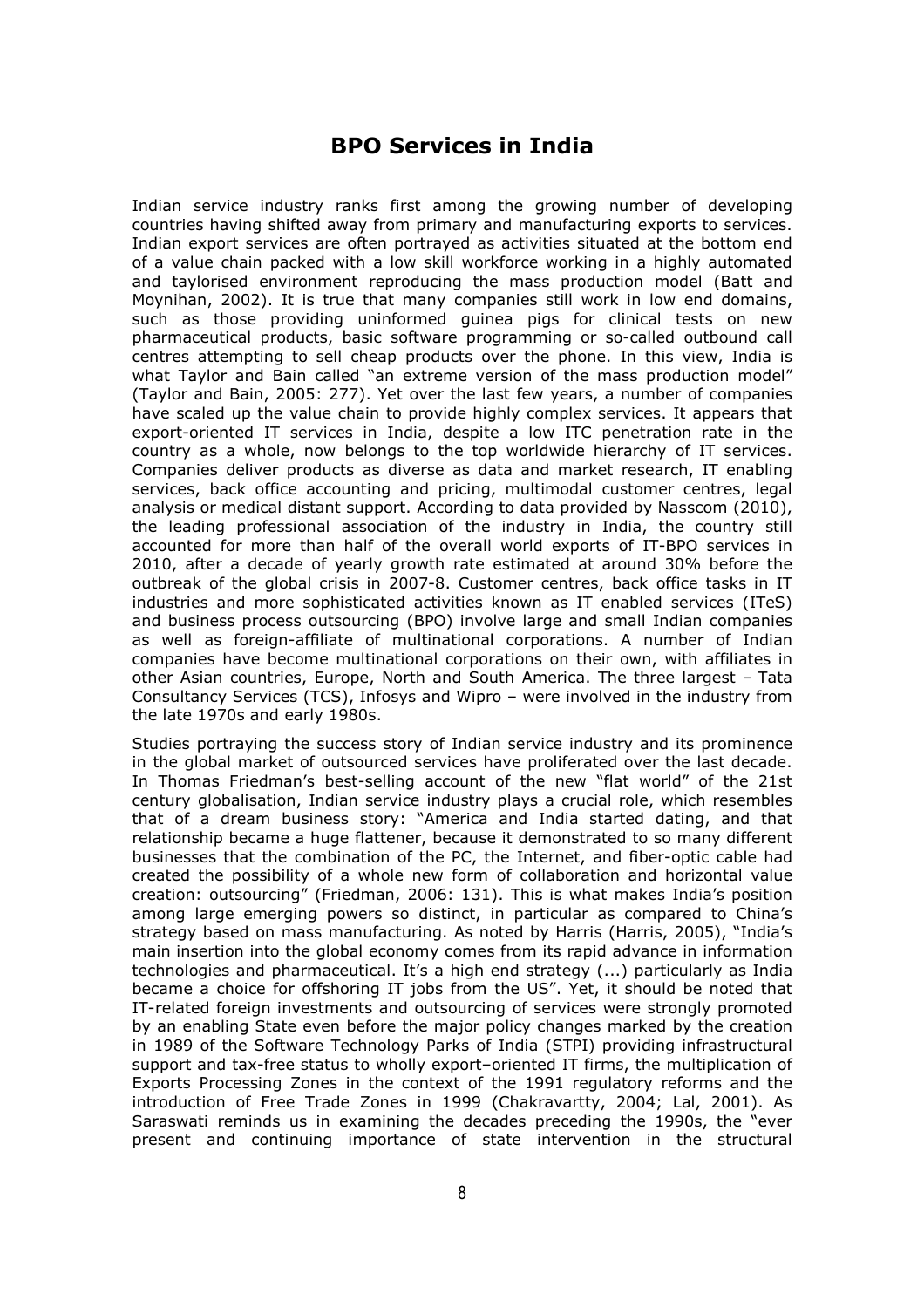transformation of the Indian IT industry" should be placed in a larger historical and political perspective (Saraswati, 2008: 1151).

Even if foreign companies such as American Express, GE Capital, and Hewlett Packard played a leading role in the development of the industry in the late 1980s and early 1990s (Arora and Athereye, 2002), they relied on the excellence of parts of the Indian education system fed by a dense network of Indian institutes of Technologies (IIT) and Indian Institutes of Managements (IIM) dating back to the 1950s. While they built up technology transfers and capital contribution, they also succeeded in taking stock of advice provided by local staff. As recalled by Raman Roy, known as the father of the BPO industry in India and currently CEO of a cutting-edge Indian BPO company, the bet was "to bring the Indian perspective and be confident enough on the greater efficiency of the Indian workforce" (personal communication, India, Gurgaon, February 8, 2008). In the same time, early foreign investors in service offshoring drew heavily on the 1990s managerial culture of reengineering by decomposing and standardising all sorts of business practices (Dossani and Kenney, 2007: 775).

According to *The Economist* ('Information Technology in India. Gravity's pull', December  $15<sup>th</sup>$ , 2007), rarely has an industry grown so rapidly for so long. As the United States alone accounts for about two-thirds of these revenues, which are particularly exposed to the banking, financial and insurance industry (nearly 40% in Fiscal year 2006-7, according to Nasscom (2007), this path is under heavy pressure in the context of the current global crisis. While in this regard Indian service outsourcing is poised to face – like most other industries – a global slowdown, recovering strategies will still rely on factors to be situated beyond micro economic practices such as strategic managerial choices, improved IT solutions and increased wage pressures. Moreover, many of those services remain profoundly intangible and interpersonal; they require either a highly skilled workforce or personal contacts in domains which cannot be (fully) substituted for capital (i.e. unable to be fully automated in industrialised or emergent economies). Future developments of the industry will undoubtedly target those activities most likely to be further disaggregated into repeatable and scalable tasks on a reliable basis at the global level. They will also have to address increasing demands for improving the quality of services, within well-defined conformity assessment procedures. These are precisely among the core challenges of standardising service offshoring at the global level.

### **Service Offshoring and Standards : A conceptual framework**

The service sector is at the core of changes reinforcing the pivotal role of knowledge, information and communication technology (ICT) as a post-industrial society increasingly substitutes the delivery of services for the production of goods. The ability to develop a global market of services is not only a matter of technology or economic logic. It also supposes an ability to define the gradual decomposition of complex work into simpler work sequences. The more fragmented the nature of the labour and consumption processes , the more requirements to codify them. The literature in marketing and management has discussed at length the so-called standardisation dilemma faced by most service firms (Whitelock and Pimblett, 1997). On the one hand, the pursuit of productivity gains would lead them to develop economies of scale, mass production and standardisation (Grönroos, 1990; Levitt, 1976; Normann, 1991; Ritzer, 1993). On the other, the distinct nature of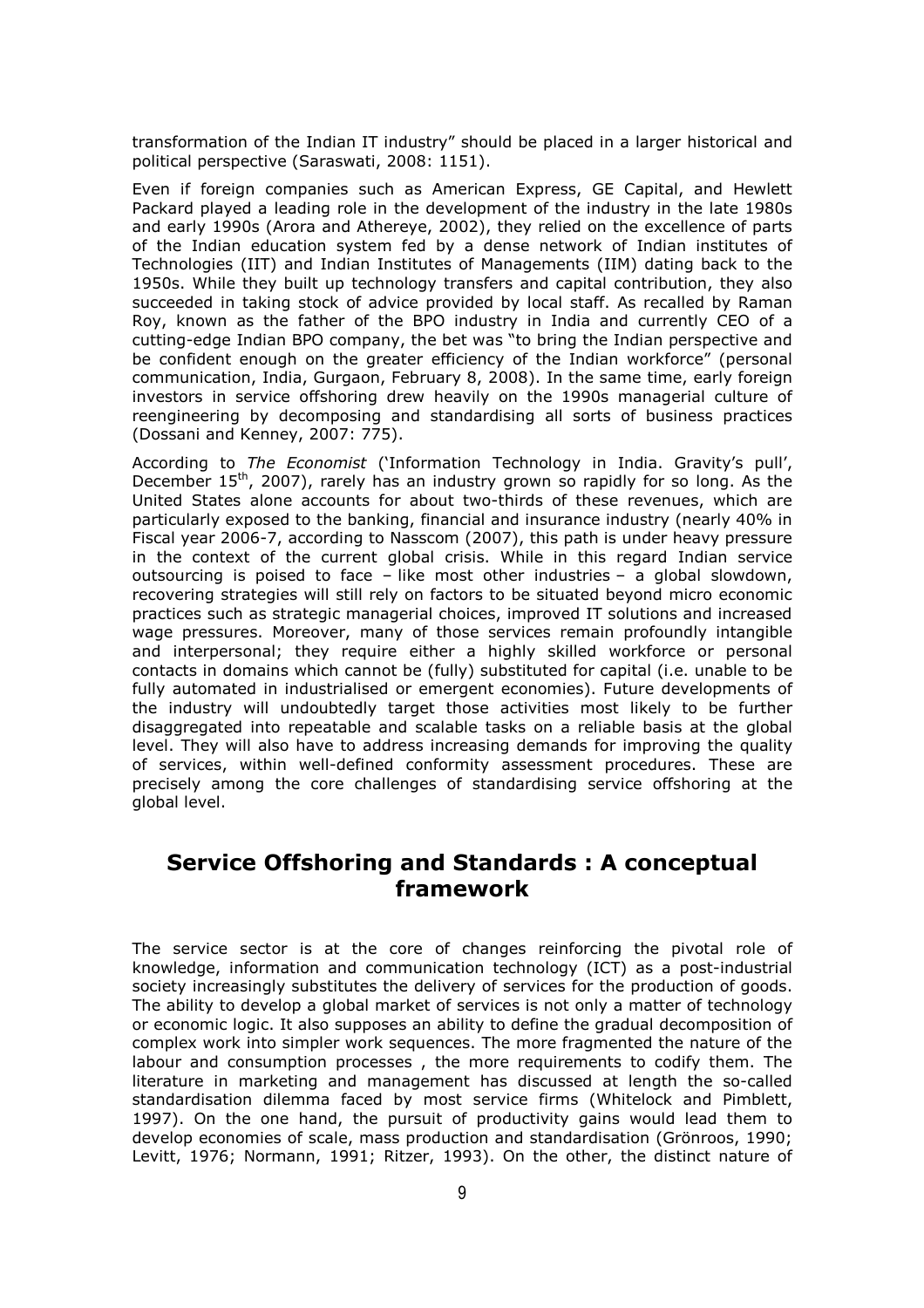service production requires paying particular attention to customers, which in turn supposes that employees provide as many individually tailored service as possible. According to Blind, "because of the intangible nature of services and the information asymmetries thus caused between management and service provider, the need to introduce quality standards for each stage of the service production is especially high" (Blind, 2004: 167). Tether, Hipp and Miles (2001: 1116) emphasise how technical, organisational, and strategic features are closely entangled in assessing whether services are likely to be standardised or remain customised. Their study backs up approaches that mix the nature of the technological underpinning the service activity and the nature of the market they serve (e.g. Boden and Miles, 2000b; Djellal and Gallouj, 2002). Moreover, it provides additional ground to studies examining how standardisation and customisation logics are increasingly blurred "to combine the advantages of standardisation (the possibility of increasing productivity) with those of customisation (individual customer satisfaction)" (Sundbo, 2002: 104). While the literature emphasises the importance of standards in providing reliability, it never fails to stress that core attributes of services often aim at retaining a critical level of individuation. Notions such as 'modulisation' (Sundbo, 2002) or 'mass customisation' (Pine, 1993) catch this distinction. On the whole, however, these studies lend support to the industry specificity thesis. Despite the emphasis placed on the diversity of service activities found between and within sectors, and on the importance of the size of firms in choices made between standardisation and customisation, the relational and intangible dimension of the service delivered is expected to remain a major hindrance to any standardisation process facilitating the offshoring of services. Moreover, as the prime concern of such studies is to provide more insights on the causal factors behind service innovation, they shed little light on the broader political economy dimension in which such processes take place.

Institutionalist accounts provide further analyses of the social and political aspects of service activities. Following early studies by Baumol (1967), Petit (2007) stresses how the emerging service economy tends to reinforce unbalanced growth patterns, dualism and stagnancy. Gadrey (2003: 76ff) correlates divergent types of commodified and non-commodified services, high- and low-skilled employment, and varieties of capitalism in terms of social and gendered inequalities within distinct national environments. According to him, a very inegalitarian society (with deep class and gender inequalities) cannot have the same service economy as a more egalitarian one. The former is likely to support service rationalisation based on productivity, standardisation and economies of scale. The latter, on the contrary, would choose more reflective practices, work routines, and a use of technology supporting labour and gender equality in contrast to conventional labour substitution and unequal division of labour between services delivered by men and women. Du Tertre (1999) makes a similar assumption in analysing productive configurations between labour, technologies and a wide range of organizational mechanisms. While some types of services can be highly delocalised, industrialised, and standardised, others cannot. In other words, core attributes of services affect their environment. According to du Tertre, quality uncertainties affect both the production process and the competitive environment; they arouse suspicion ofthe nature and the use of the service provided. A neo-Taylorist standardisation of services is one possible response to the cost/quality conundrum. It favours industrial methods applied to services, stereotyped behaviour and standardised information denying the specificity of the service relationship. Pre-selection by touchtone telephones and decision trees in offshore contact centres would be examples. Yet a rapid surge of offshoring services going that way is considered to be unlikely since intangible and relational activities are embedded in deeply socialised forms of accessibility with strong territorial and cultural underpinning. Here the industry specificity of intangible and relational services works as a resilient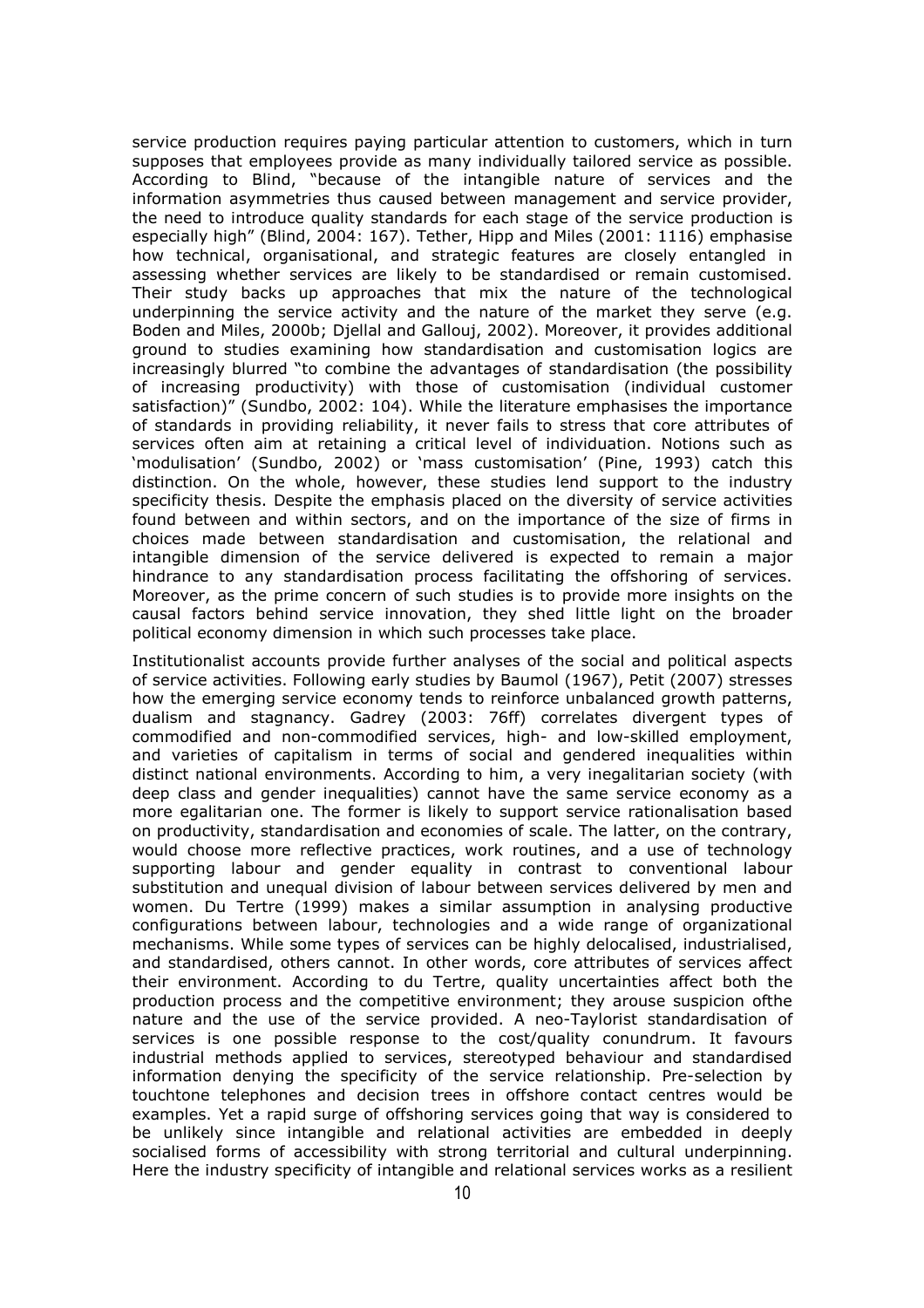hindrance to standardisation and internationalisation (Du Tertre, 2008). Following the vein of Gadrey, du Tertre identifies a more progressive response within the confines of entrenched national environments. The outcome would be a compromise that includes deontology as a factor, resembling those for regulated professions such as law and medicine, requiring greater involvement of service providers and beneficiaries in defining a common use of services.

International standards represent important tools in this regard. Yet, to what extent do they respond to quality uncertainty beyond distinct productive configuration (the nature of the industry) and national institutional compromises (varieties of capitalism)? In other words, what is the standardisation potential in the internationalisations of services across distinct national environments and core attributes of the business concerned? To investigate these questions further, one must pay more attention to the range of actors involved in standardisation, the societal scope of issues concerned, and the transnational scale at which coalitions are formed to set and make use of standards. Such issues have been thoroughly explored by international political economy – a field of study closely related to international relations scholarship in which the theoretical debate on globalisation emerged most decisively. In contrast to conventional approaches highlighting the role of states in prevailing world economic order, a number of scholars base their analysis on a comprehensive understanding of political, economic and social aspects of power and authority in contemporary capitalism (see for instance O'Brien and Williams, 2004; Palan and James, 2007; Rupert and Solomon, 2006). Recent studies have explored the ability of non-state actors to co-operate across borders in order to establish rules and standards of behaviour accepted as legitimate by agents not involved in their definition (Avant, et al., 2010; Grande and Pauly, 2005; Graz and Nölke, 2008; Hall and Biersteker, 2002; Krause Hansen and Salskov-Iversen, 2008; Sassen, 2006; Strange, 1996). Most of them acknowledge that the logic of action and the potential of change embodied by actors involved in this process are based on consent, implicit or explicit, instead of coercion and forceful compliance. The relationships between states and non-state actors are "sometimes conflicting but often symbiotic" (Higgott, et al., 1999: 6). As Cutler et al. argue, "those subject to the rules and decisions being made by private sector actors must accept them as legitimate, as the representations of experts and those 'in authority' (Cutler, et al., 1999: 19).

From this perspective, the authority of standards in framing the internationalisation of services entails numerous agents who play, or claim to play, a role not only as new actors, but also impacts on the nature of issues likely to be standardised and the space in which they exert their power. Regarding the range of actors, service standards reorganise the public and the private spheres through formal and informal regulatory practices that overcome the public/private distinction focused on the nature of the industry. Similarly, they put the State/market distinction into a broader framework to account for the coordination of service firms' behaviour within the national institutions of capitalism. The authority of standards setters blurs the distinction between private and public actors. Moreover, international standards are not always defined on a narrow and flat technical and managerial basis. Even when they are, neo-Taylorist forms of service standardisation span a wide range of management methodologies. In some cases, however, a politicization process takes place, which prompts the inclusion of a wider range of workers', producers' and consumers' concerns. This could concern an organised group of individuals who initiate a collective action in order respond to some well-identified problems. While du Tertre situates progressive prospects of standards set by professional deontology in the domestic arena, they can also occur on the international level and override traditional domestic regulatory frameworks. New ICT management standards incorporating diverse strands of privacy, security and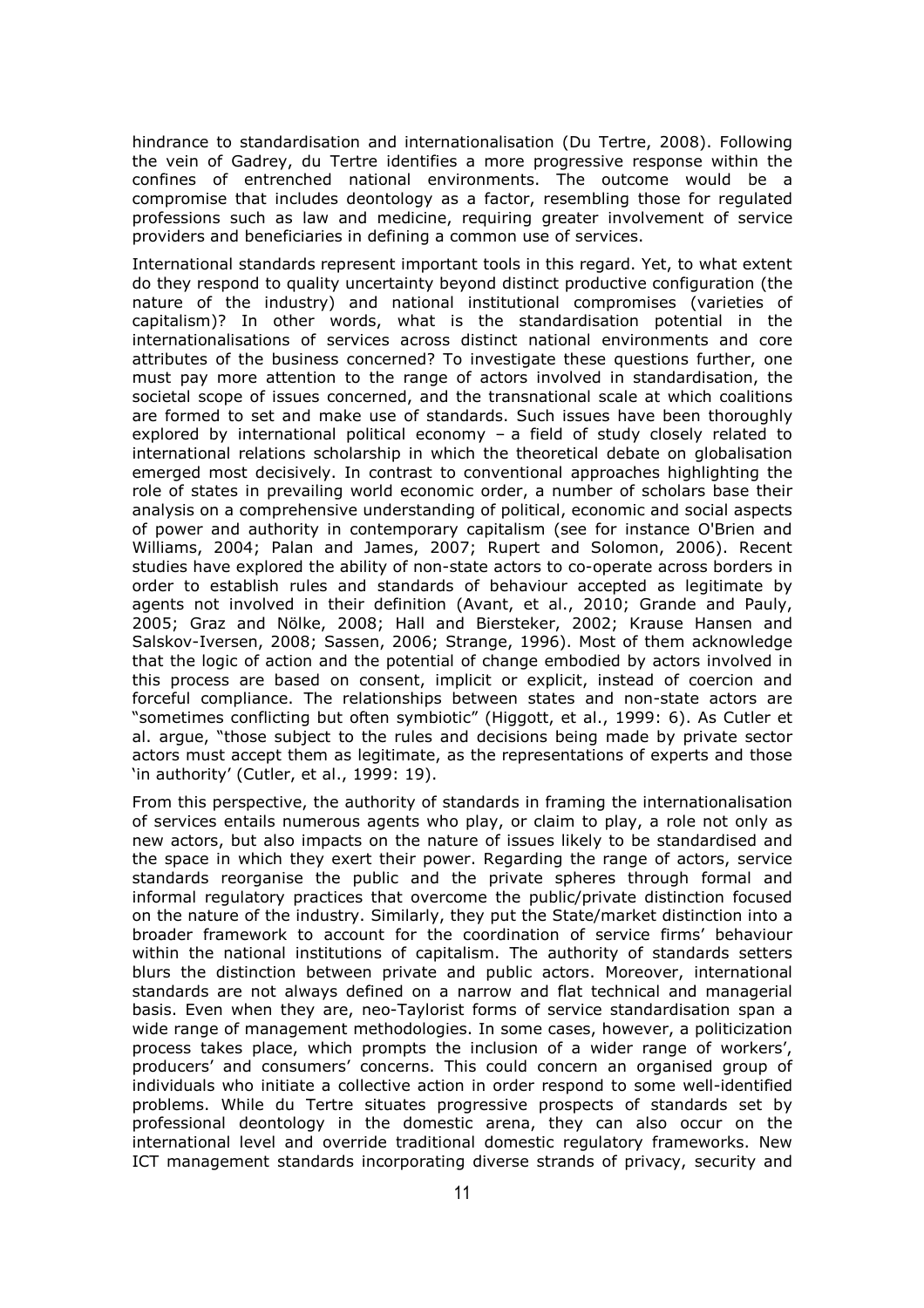corporate responsibility can be seen as critical cases... Finally, regarding the space in which standards exert authority, coalitions built within standard-setting arenas often reach a transnational scale. Large multinational and technology-driven service firms typically join together for restricting quality management systems to minimum requirements, whereas under-represented workers' and consumers' organisations fight to bring to the negotiating table issues including broader societal concerns. Each side reflects its own, conflicting, definitions of market requirements; each tries to exercise its own forms of intermediate authority at a transnational level.

In brief, service standards reorganise the public and the private spheres through formal and informal regulatory practices that deviate from conventional accounts confined to a public/private distinction of the nature of the industry and State/market understanding of coordination issues differentiating national varieties of capitalism. They reflect a form of transnational hybrid authority that blurs the distinction between private and public actors, whose scope can spread all along from physical measures to societal values, and which reinforces the deterritorialisation of informal regulatory practices in contemporary capitalism (Graz, 2006a, b).

Previous international political economy studies on product standards have provided evidence that the growing influence of international standards is promoted by twin conflicting claims. Broader international official standards such as those of the ISO and the growing market of private consortia standards compete with each other in attempts to substitute their power for traditional public law and regulation of utilities This reflects conflicting perspectives on the definition and the role of standards. Rather than a public/private, or state/market divide, we are looking at a rift between those who favour a commodification of narrow technical standards defined within industrial consortia, and advocates of further socialization of socalled technical specifications developed by professional associations and standardsetting bodies (Brunsson, et al., 2000; Egan, 2001b; Graz, 2004; Mattli, 2001; Murphy and Yates, 2009; Tamm Hallström, 2004).

In exploring why and how standards matter in offshoring services, the remainder of this paper probes the extent to which the rise of service standards deviate from accounts focused on national institutional environments and industry specificities, as well as from international political economy studies of product standards that stress the ongoing political struggles underpinning the competing definitions of market requirements included in international standards. To this end, the next section presents our findings on the case of international standards used in the Indian BPO sector.

## **The rise and range of standards in Indian BPO sector**

In India, as elsewhere, services provided by customer relations centres vary widely, whether their prime target is a mass market and the general public or higher valueadded services performing distinct business-to-business tasks on a contract basis. As mass market call centres handle a large proportion of all customer-company interactions, the level of satisfaction with the services they deliver strongly influences the revenues of such companies. As KiJu et al. argue (2008: 269), "to provide a high quality of service and to achieve customer satisfaction, call centers are being managed and monitored through a number of key performance indicators (KPIs)". Compared to outbound call centres targeting a mass market, the higher grade inbound call centres responding to specialised demands from customers and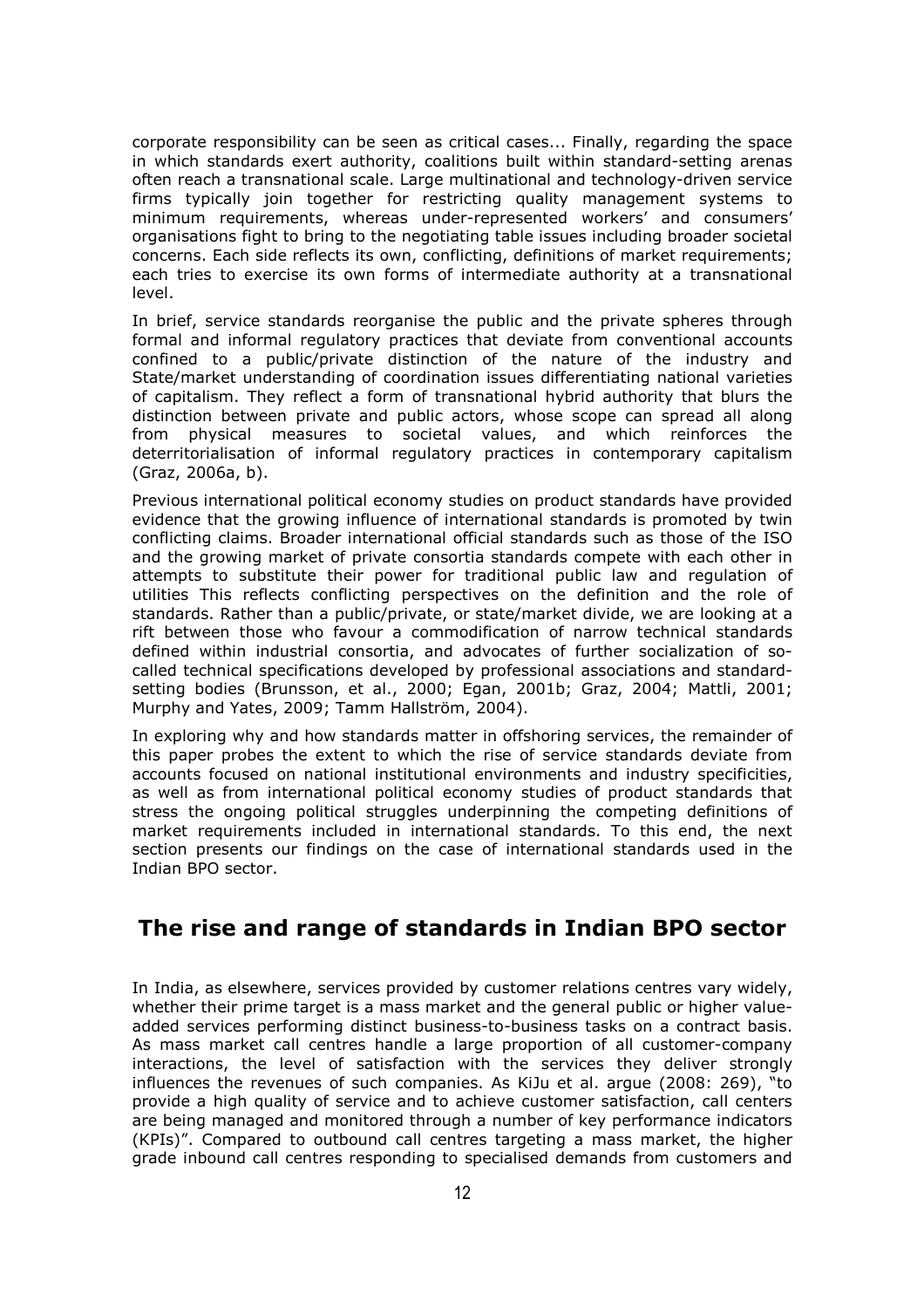business partners make greater use of sophisticated customer relationship technologies. This phenomenon is likely to be reinforced by the recent growth of a large range of complex ITeS-BPO services. As emphasized in a business report on the international perspectives of the industry, "levels of standardization and the quality of jobs are typically much lower in mass market centers than in business-to-business centers" (Holtgrewe, et al., 2007: 7). Quality requirements in mass market centres typically hinge on standardised performance metrics such as call handling times, rates of failed call, and numbers of customers per employee per day.

What standards then are used across the Indian service offshoring industry to disaggregate repeatable and measurable tasks on a reliable basis at the global level? And more precisely, is there a distinct feature in the types of the standards most commonly used according to the nature of the industry and the specific tasks performed by the firms reporting the use of such standards?

Table 1 presents the range and core attributes of quality and security standards most widely used in Indian customer centres and ITeS-BPO companies. While some standards originate from official standardisation bodies such as the International Organisation for Standardization (ISO) and the International Electrotechnical Commission (IEC), others emanate from bodies whose constituencies are more private-oriented as well as from strictly private companies or consortia. Conventional international quality management standards such as ISO 9000 series, ISO/IEC 20000 (quality of management and delivery of IT services) and ISO/IEC 27001 and 27002 (IT security standards and catalogues of best practices) are common in the industry. Standards developed by the Software Engineering Institute (SEI) located at the Carnegie Mellon University – a private American campus – are widely used as well. The Capability Maturity Model Integration (CMMi) is the latest product of the SEI suite. A remarkable aspect of CMMi standards and other products of the same suite is that the Software Engineering Institute which defines those standards is an official research and development centre of the United States government, under the authority of the Office of the Under-Secretary of Defence for Acquisition, Technology and Logistics. While ISO management standards are official standards, relatively broad, with no detailed implementation guidance against which assessing conformity by third party certifiers, CMMi is a detailed management model of over 700 pages with quantified capability and maturity targets.

Besides ISO/IEC and SEI standards, service offshoring in India relies on tools specifically dedicated to call centres and customer relation services and on a flurry of management methodologies fiercely competing for the lucrative market of business processes certification. COPC (for customer contact centre operations), eSCM (for quality performance in outsourcing), COBIT (another framework for IT management), Six Sigma (a metrics for targeting defect ratios) or SAS 70 (an auditing standard for service reporting) are the most widely used.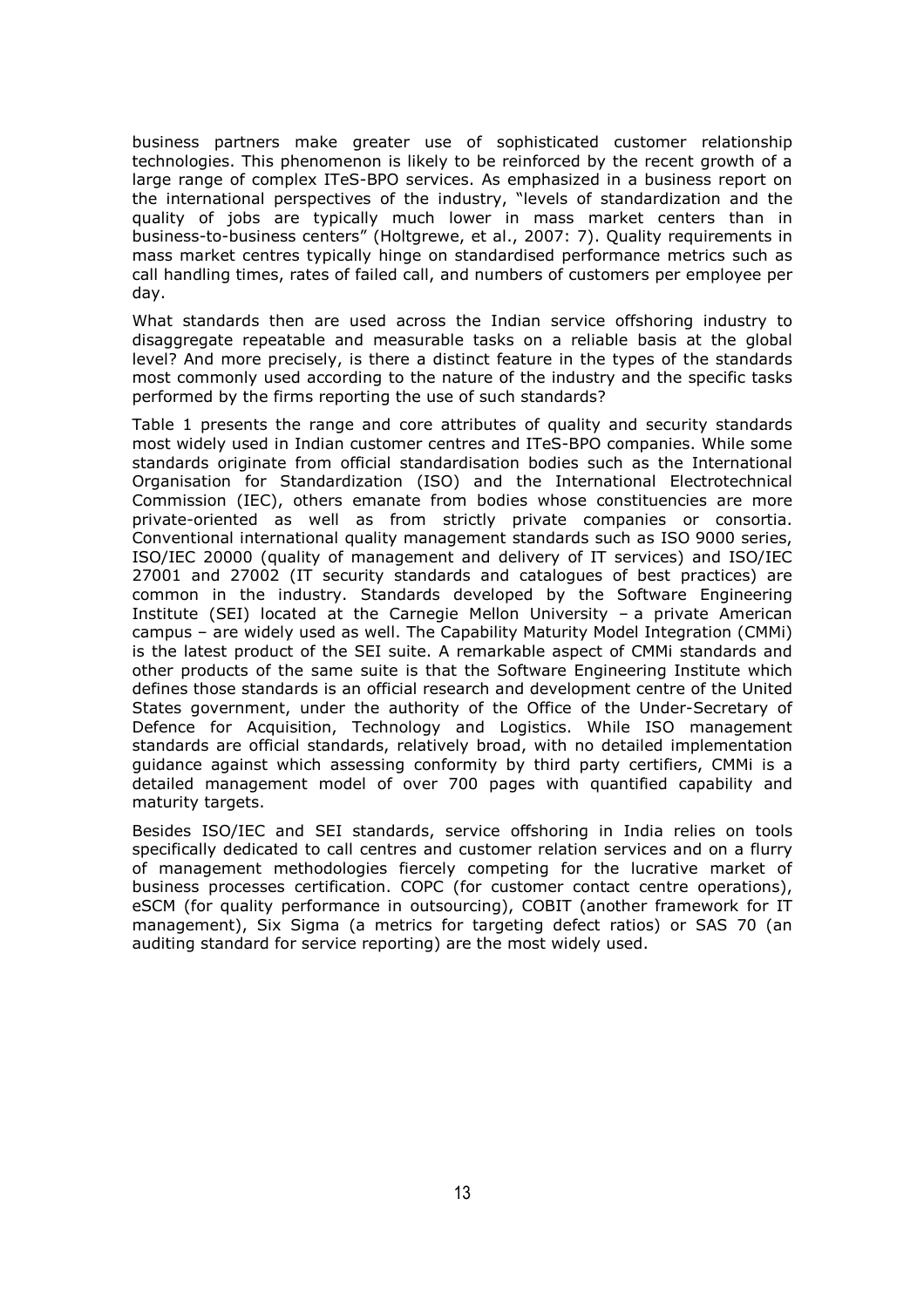| Standard<br>Name                       | <b>ISO 9000s</b>                            | <b>ISO</b><br>27001/2<br><b>ISO 17799</b>                             | <b>BS 15000</b><br><b>ISO 20000</b> | SW-CMM                                                                    | <b>PCMM</b>                                                                                             | CMMi                                                                                                                | eSCM-SP                                                      | 0                                                                              | COPC 200 Six Sigma                                                                                              | <b>COBIT</b>                                                                      | <b>SAS 70</b>                                                 |
|----------------------------------------|---------------------------------------------|-----------------------------------------------------------------------|-------------------------------------|---------------------------------------------------------------------------|---------------------------------------------------------------------------------------------------------|---------------------------------------------------------------------------------------------------------------------|--------------------------------------------------------------|--------------------------------------------------------------------------------|-----------------------------------------------------------------------------------------------------------------|-----------------------------------------------------------------------------------|---------------------------------------------------------------|
| Scope                                  | Quality<br>Management<br>system             | Security<br>Management<br>system                                      | IT service<br>quality<br>management | Software<br>Capability<br>Maturity<br>Model.<br>Management<br>technique   | People<br>Capability<br>Maturity<br>Model.<br>Software-<br>focused on<br>workforce<br>developm-<br>ents | Capability<br>Maturity<br>Model<br>Integration.<br>Software<br>management<br>technique.<br>Replaces SW-<br>CMM      | eSourcing<br>Capability<br>Model for<br>Service<br>Providers | Performance<br>management<br>framework<br>for customer<br>service<br>providers | Management<br>methodology<br>initially based<br>on metrics<br>targetting<br>defects in IT<br>manufactur-<br>ing | Control<br>Objectives for Auditing<br>Information<br>and related<br>Technology    | Statement on<br>Standards-<br>Service<br>Organizations        |
| Funding                                | Public +<br>Private                         | Public +<br>Private                                                   | Public +<br>Private                 | Private +<br>Public                                                       | Private +<br>Public                                                                                     | Private +<br>Public                                                                                                 | Private                                                      | Private                                                                        | Private                                                                                                         | Private                                                                           | Private                                                       |
| Standardi-<br>sation body              | $BSI \rightarrow ISO$                       | $BSI \rightarrow ISO$                                                 | $BSI \rightarrow ISO$               | Software<br>Engineering<br>Institute                                      | Software<br>Engineering<br>Institute                                                                    | Software<br>Engineering<br>Institute                                                                                | <b>IT Services</b><br>Qualification<br>Center                | Customer<br>Operation<br>Performance<br>Center                                 | Motorola<br>coporate<br>university                                                                              | IT governance American<br>Institute<br>(ITGI)                                     | Institute of<br>Certified<br>Public<br>Accountants<br>(AICPA) |
| Umbrella<br>organisation<br>or company | <b>ISO</b>                                  | <b>ISO</b>                                                            | <b>ISO</b>                          | Carnegie<br>Mellon<br>University<br>and<br>US<br>Department<br>of Defense | Carnegie<br>Mellon<br>University<br>and<br>US<br>Department<br>of Defense                               | Carnegie<br>Mellon<br>University<br>and<br>US<br>Department<br>of Defense                                           | Carnegie<br>Mellon<br>University                             | Private<br>company                                                             | Motorola                                                                                                        | Information<br>Systems Audit Institute of<br>and Control<br>Association<br>(ISAC) | American<br>Certified<br>Public<br>Accountants                |
| Release date                           | 1994: ISO<br>9000<br>2000: ISO<br>9001:2000 | 2000: ISO<br>17799<br>(since 2007<br>ISO 27002)<br>2005: ISO<br>27001 | 2005                                | $\mathbf 1$<br>2003:<br>Suppressed                                        | 1<br>2                                                                                                  | 1990: Version 1995: Version 2000: Version 2001<br>1.0<br>2001: Version 2002: Version<br>1.1<br>2006: Version<br>1.2 |                                                              | 1995                                                                           | Started in<br>early 1980s                                                                                       | 1996: COBIT 1 1993<br>2005: COBIT 4                                               |                                                               |
| Geographic<br>Origin                   | UK --> Global                               |                                                                       | UK--> Global UK--> Global           | USA                                                                       | <b>USA</b>                                                                                              | <b>USA</b>                                                                                                          | <b>USA</b>                                                   | <b>USA</b>                                                                     | <b>USA</b>                                                                                                      | <b>USA</b>                                                                        | <b>USA</b>                                                    |

#### Table 1: Quality and security standards in Indian service companies

Source: Nasscom Strategic review 2007, interviews and compilations by the authors.

Thus, quality and security standards provide crucial tools without which the offshoring of service activities previously located in developed countries would , for the most part, have been unlikely. Standards contribute to overcoming the conventional resistance to relocation conveyed by such characteristics. As Dossani and Kenney (2007: 775) suggest, they helped "business decision makers [to] be persuaded that offshoring was an acceptable strategy or 'legitimate' […] by proving that there were appropriate levels of security and sufficient assurances of business continuity. […] The point was to create the perception that moving one's service operations to India was not 'unusual' or 'risky', but rather was part of a normal business model." BPO pioneers of India as well as the younger generation of quality managers in charge of operations share this view: Raman Roy was associated with the development of the COPC standard for customer centres right from their start; Sudeep Banerjee, President for Enterprise Solutions at Wipro, the third largest Indian IT-ITeS company, equates standards to calling cards: "Wipro could claim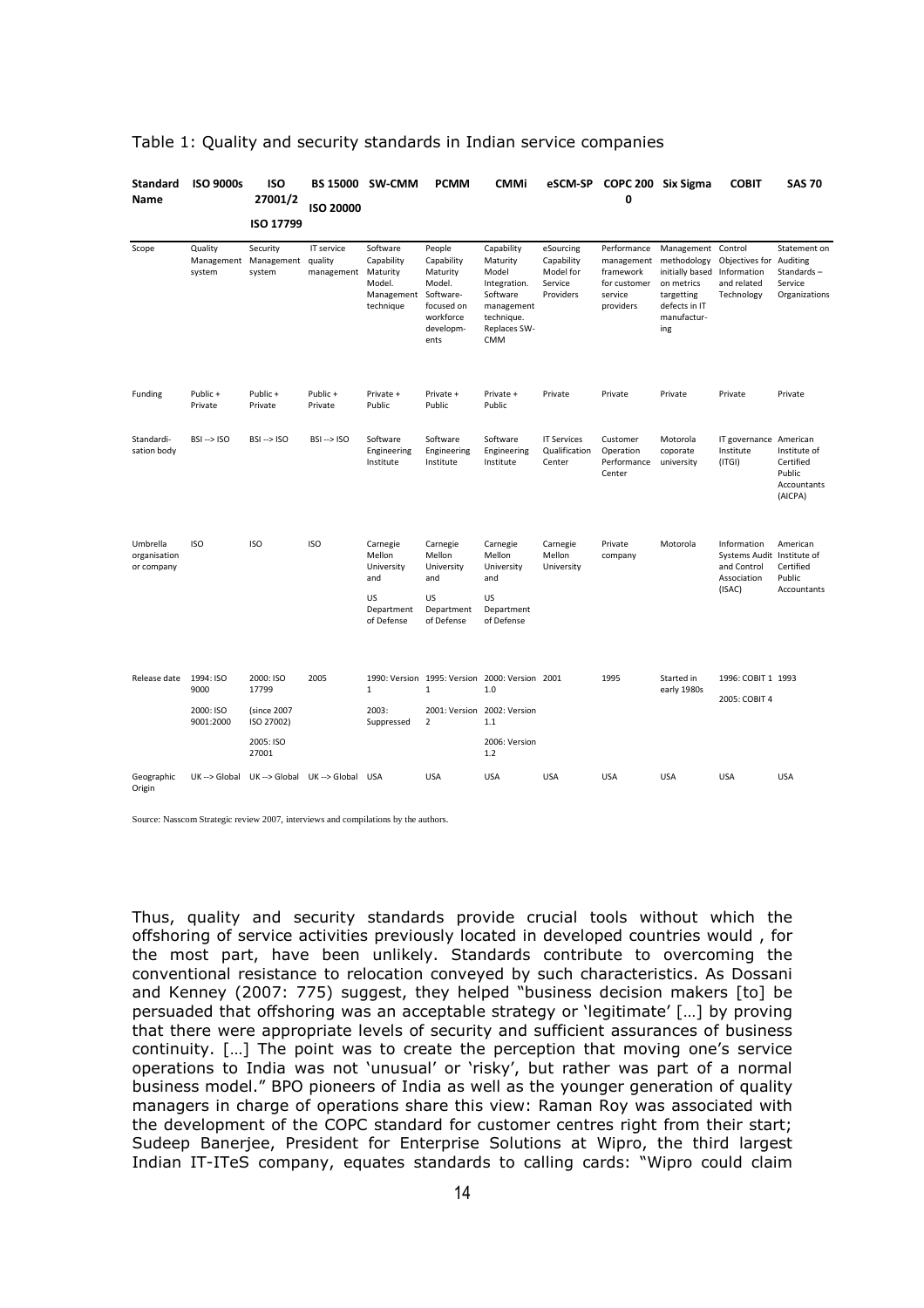being able to implement all sorts of quality standards at world level, even if those standards were not written by us (personal communication, Bangalore, February 12, 2008). Satya Gopal Kallluri, Vice President for Customer satisfaction and performance management at 24/7 Customer in Bangalore, explained to us that "24/7 started its operation by getting certification in COPC, ISO 9000, ISO 27001 (...) credibility was gained through certification" (personal communication, Bangalore, February 13, 2008). An operational manager for an Indian call centre responding to Orange customers in the UK furthermore explained to us that "standards are important because they allow us to promise to our customers high efficiency in terms of sales and measure customer satisfaction in different ways" (Operational Manager, personal communication, India, Gurgaon, February 6, 2008). It is not surprising, then, that the Indian IT and BPO industry is notoriously known for including the largest number of quality certifications achieved by any single country: "over 440 Indian companies had acquired quality certifications with 90 companies certifies at SEI CMM level  $5$  – higher than any other country in the world" (NASSCOM 2007: 99).

Table 2 presents in more detail which companies use which quality and security standards. The dataset includes all top 15 Third Party Indian BPO players (as of 2006), most top 15 IT Software & service exports companies of India (as of 2006; companies not registered in India such as Accenture or Microsoft excluded) and a sample of top and smaller call centres, customer relations companies and back office providers. The table provides evidence of the range of standards used in the desegregation process required for outsourcing the provision of distinct services. All reflect a form of neo-Taylorisation in service outsourcing. ISO 9001, 20000 and 27001/2 are used as incentives for stereotyped behaviour and information circulation denying the specificity of a given relational intensity in the service provided. Moreover, the table suggests that narrow performance standards and technical specifications of the industry will be privileged by companies at the lower end of the value chain, mostly involved in basic customer services performed by relatively basic call centres. In contrast, ITeS-BPO services located at a higher end of the value chain will use a much larger range of specifications. The findings of the table are well illustrated by the pride of Sudeep Banerjee, President of Wipro Enterprise Solutions, in claiming that his company is "ready to adopt all leading standards" (S. Banerjee, personal communication, India, Bangalore, February 12, 2008). Finally, it should be noted that contrary to what would be expected from an international political economy approach stressing conflicting definitions of market requirements along different types of standards, those listed in Table 2 hardly include any form of participatory involvement of either services providers and consumers in defining more socialised and progressive forms of quality and security market requirements.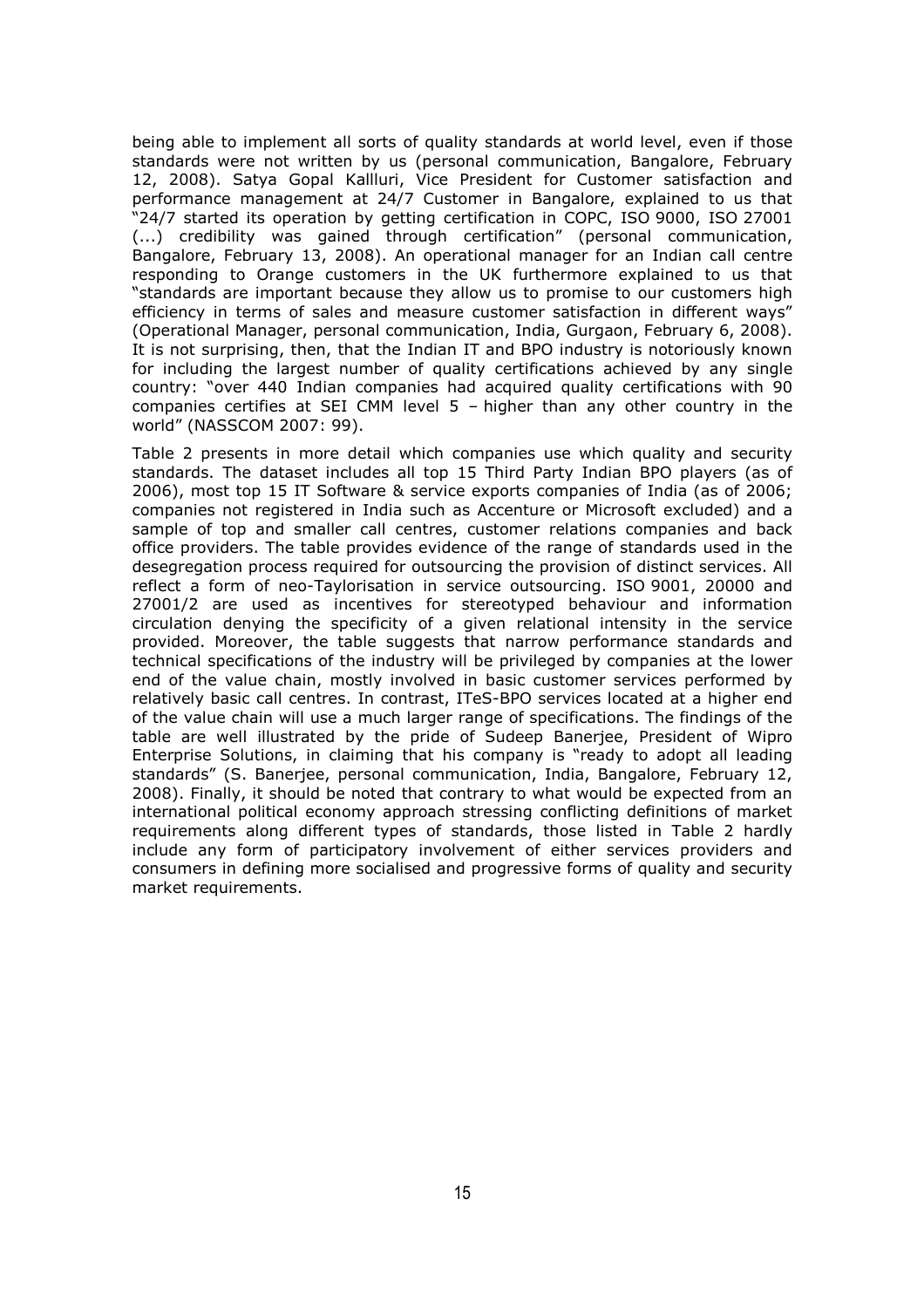| Company name                          | Specialisation                                | lso                                                                   | Sei cmm                         | Sei Pcmm     | <b>COPC</b> | Others                                           |
|---------------------------------------|-----------------------------------------------|-----------------------------------------------------------------------|---------------------------------|--------------|-------------|--------------------------------------------------|
| 24/7 Customer                         | Call center/customer<br>relations/back office | ISO 9002<br>BS 7799                                                   |                                 |              | COPC        | Six Sigma                                        |
| Aegis BPO Services                    | ITeS-BPO                                      |                                                                       |                                 |              |             | Six Sigma                                        |
| Allsec Tech                           | Call center/customer<br>relations/back office | ISO 9001:2000<br>ISO 7001:2005<br>ISO 27001: 2005                     |                                 |              |             | <b>SAS 70</b>                                    |
| Astron                                | Call center/customer<br>relations/back office | ISO 9001:2000                                                         |                                 |              |             |                                                  |
| Brigade                               | ITeS-BPO                                      | ISO 9001:2000<br>ISO 27001:2005                                       |                                 |              |             | Six Sigma                                        |
| <b>CMC Limited</b>                    | ITeS-BPO                                      | ISO 9001:2000                                                         | SEI CMM Level 5<br>CMMi level 5 | PCMM level 5 |             | Six Sigma<br><b>SAS 70</b>                       |
| <b>Cognizant Technology Solutions</b> | ITeS-BPO                                      | ISO 9001:2000<br>ISO 7799                                             | SEI CMM Level 5<br>CMMi level 5 | PCMM level 5 |             | eSCM                                             |
| Convergys                             | Call center/customer                          | ISO17799:2000                                                         |                                 |              | COPC        |                                                  |
|                                       | relations/back office                         | BS 7799                                                               |                                 |              |             |                                                  |
|                                       |                                               | ISO 9001:2000                                                         | SEI CMM Level 5                 |              |             | Six Sigma                                        |
| Datamatics Technologies Limited       | ITeS-BPO                                      | ISO 27001                                                             | CMMi level 5                    | PCMM level 5 |             | <b>SAS 70</b>                                    |
|                                       |                                               | BS 7799                                                               |                                 |              |             |                                                  |
| eFunds Corporation                    | Call center/customer<br>relations/back office |                                                                       | SEI CMM Level 4                 |              |             | Six Sigma                                        |
| <b>EXL Services Holdings</b>          | ITeS-BPO                                      | ISO 9001:2000                                                         |                                 |              | COPC        | OHSAS 18001                                      |
|                                       |                                               | ISO 27001                                                             |                                 |              |             | Six sigma                                        |
| Genpact                               | ITeS-BPO                                      | ISO 9001:2000<br>ISO 27001<br>BS 15000<br>BS 7799                     | CMMi Level 5                    |              | COPC        |                                                  |
|                                       | Call center/customer                          | ISO 9001:2000                                                         | CMMi Level 5                    |              |             | <b>SAS 70</b>                                    |
| GTL                                   | relations/back office                         | ISO 14001: 2004                                                       |                                 |              |             | Six Sigma                                        |
| <b>HCL Technologies</b>               | ITeS-BPO                                      | ISO 9001:2000<br>ISO 20000<br>ISO 27001<br>BS 15000<br>BS 7799        | CMMi Level 5                    |              | COPC        | Six Sigma                                        |
| Hinduja TMT                           | Call center/customer<br>relations/back office | ISO 9001:2000<br>BS 7799                                              | SEI CMM Level 4                 |              |             | Six Sigma                                        |
| <b>IBM Daksh</b>                      | ITeS-BPO                                      | ISO 9001:2000<br>ISO 20000<br>ISO 27001<br>BS 15000<br>BS 7799        | CMMi level 5                    |              | COPC        | eSCM                                             |
| FirstSource (ICICI OneSOurce)         | ITeS-BPO                                      | ISO 20000<br>ISO 27001<br>BS 7799                                     |                                 |              | COPC        | Six Sigma                                        |
| iFLex solutions                       | Customer relations/back office/IT             | ISO 27001<br>ISO 17799                                                | CMMi level 5                    |              |             | <b>SAS 70</b><br>CoBIT                           |
| <b>iGATE</b>                          |                                               | ISO 9001<br>BS 7799                                                   | CMMi Level 5                    |              |             | <b>SAS 70</b><br>CoBIT<br>Six Sigma              |
| <b>Infosys BPO</b>                    | ITeS-BPO                                      | ISO 9001:2000<br>ISO 20000<br>ISO 27001<br>BS 15000<br><b>BS 7799</b> |                                 |              | COPC        | Six SIgma<br><b>SAS 70</b><br>eSCM<br>TR 19:2005 |
| Integreon                             | Call center/customer<br>relations/back office | ISO 9001:2000<br>BS 7799                                              |                                 |              |             | Six Sigma                                        |

| Table 2: Quality and security standards used by top Indian service companies |  |  |  |
|------------------------------------------------------------------------------|--|--|--|
|                                                                              |  |  |  |
|                                                                              |  |  |  |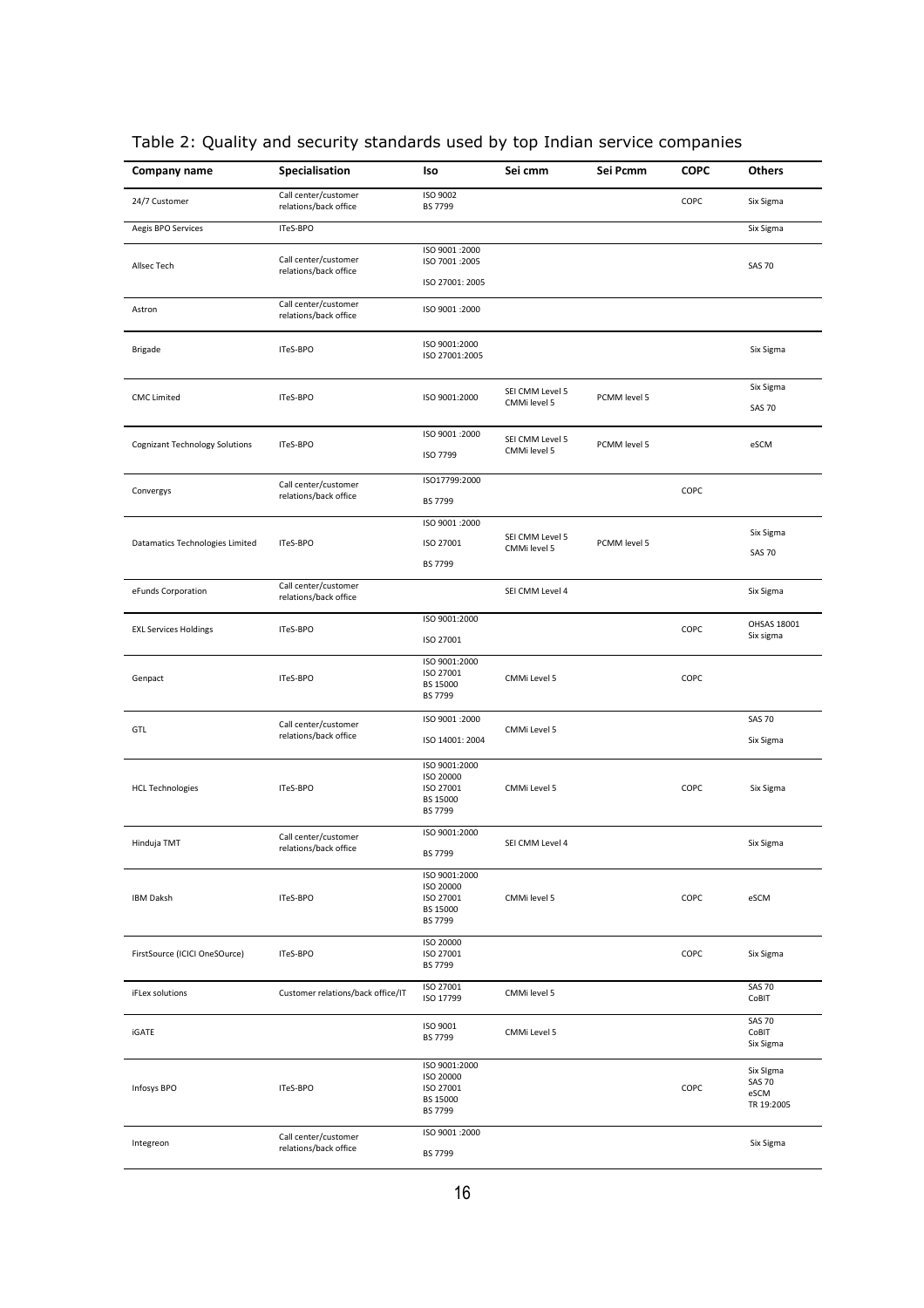|  |  |  | Table 2 (continued) |
|--|--|--|---------------------|
|--|--|--|---------------------|

| <b>Intelenet Global Services</b>       | ITeS-BPO                                      | ISO 27001<br><b>BS 7799</b><br>BS 15000                        |              |              | COPC | Six Sigma                  |
|----------------------------------------|-----------------------------------------------|----------------------------------------------------------------|--------------|--------------|------|----------------------------|
| MphasiS BBPO                           | ITeS-BPO                                      | ISO 9001:2000<br>ISO 27001:2005                                | CMMi Level 5 |              |      | Six Sigma<br><b>SAS 70</b> |
| Nipuna services                        | ITeS-BPO                                      | ISO 27001                                                      |              |              |      | Six Sigma<br><b>SAS 70</b> |
| Patni Computer Systems<br>Industries   | Call center/customer<br>relations/back office | ISO 9001:2000<br>ISO 27001:2005                                | CMMi Level 5 | PCMM Level 3 |      | Six Sigma                  |
| R Systems                              | Call center/customer<br>relations/back offic  | ISO 9001:2000<br>ISO 27001:2005                                | CMMi Level 5 |              |      |                            |
| Satyam Computer services               | ITeS-BPO                                      | ISO 9001<br>ISO 17799                                          | CMMi level 5 | PCMM Level 5 |      | eSCM<br>Six Sigma          |
| <b>Sutherland Global Services</b>      | Call center/customer<br>relations/back office | ISO 9001:2000<br>ISO 27001:2005                                |              | PCMM Level 5 | COPC | Six Sigma                  |
| <b>TCS BPO</b>                         | IteS-BPO                                      | <b>BS 7799</b><br>ISO 9001<br>ISO 27001:2005<br>ISO 20000:2005 | CMMi Level 5 | PCMM Level 5 |      |                            |
| <b>Trac Mail</b>                       | Call center/customer<br>relations/back office | ISO 9001:2000                                                  |              |              |      | Six Sigma                  |
| <b>TransWorks Information Services</b> | Call center/customer<br>relations/back office | ISO 9001:2000<br><b>BS 7799</b>                                |              |              | COPC | Six Sigma                  |
| Vee Insure                             | Call center/customer<br>relations/back office | ISO 9001:2000<br>ISO 27001:2005                                |              |              |      |                            |
| Wipro BPO                              | ITeS-BPO                                      | ISO 9001:2000<br>ISO 27001                                     | CMMi level 5 | PCMM level 5 | COPC | Six Sigma                  |
| <b>WNS Global Services</b>             | ITeS-BPO                                      | ISO 9001:2000<br>ISO 27001                                     |              |              | COPC | Six sigma<br><b>SAS 70</b> |

Sources: Nasscom Strategic review 2007 ; Securities and Exchange Commission; Companies' websites ; Global Services, *OSourcebook 2007: A Directory of Global Outsourcing Providers*; interviews and compilations by the authors.

Fragile initiatives confronting the ascendancy of neo-Taylorist standards have, however, begun at the local level. For instance, ASK-Verité, an Indian not-for-profit organisation, has recently launched a multi-stakeholders dialogue for promoting CSR standards in the IT Electronics Sector (Personal communication). Yet, as PD Jose, Professor at the Indian Institute of Management, Bangalore, notes, "BPO companies are not doing much on the CSR side. Large companies such as Infosys do CSR indeed, but they are not BPO companies as such, only have BPO operations within them" (personal communication, Bangalore, February 12, 2008). While health and safety, energy, environment, security are central issues in this regard, importance will increasingly be given to problems such as what PD Jose calls 'deskilling' – a process in which the relatively high salaries of the BPO sector work as a disincentive for future training of young graduates. Moreover, a small, but emerging labour movement is trying to organise the BPO and IT workforce at the bottom end. Collective agreements negotiated by Unites Professional, an Indian labour union affiliated to the international umbrella organisation Uni Global, may eventually counterbalance the virtually unchecked authority of neo-Taylorist standards in the industry. As Karthik Shekar, General Secretary of Unites Professional, argues, "managers bring in fancy jargon like CMMi and the like, the middle management, with western culture education, but deeply Indian, ends up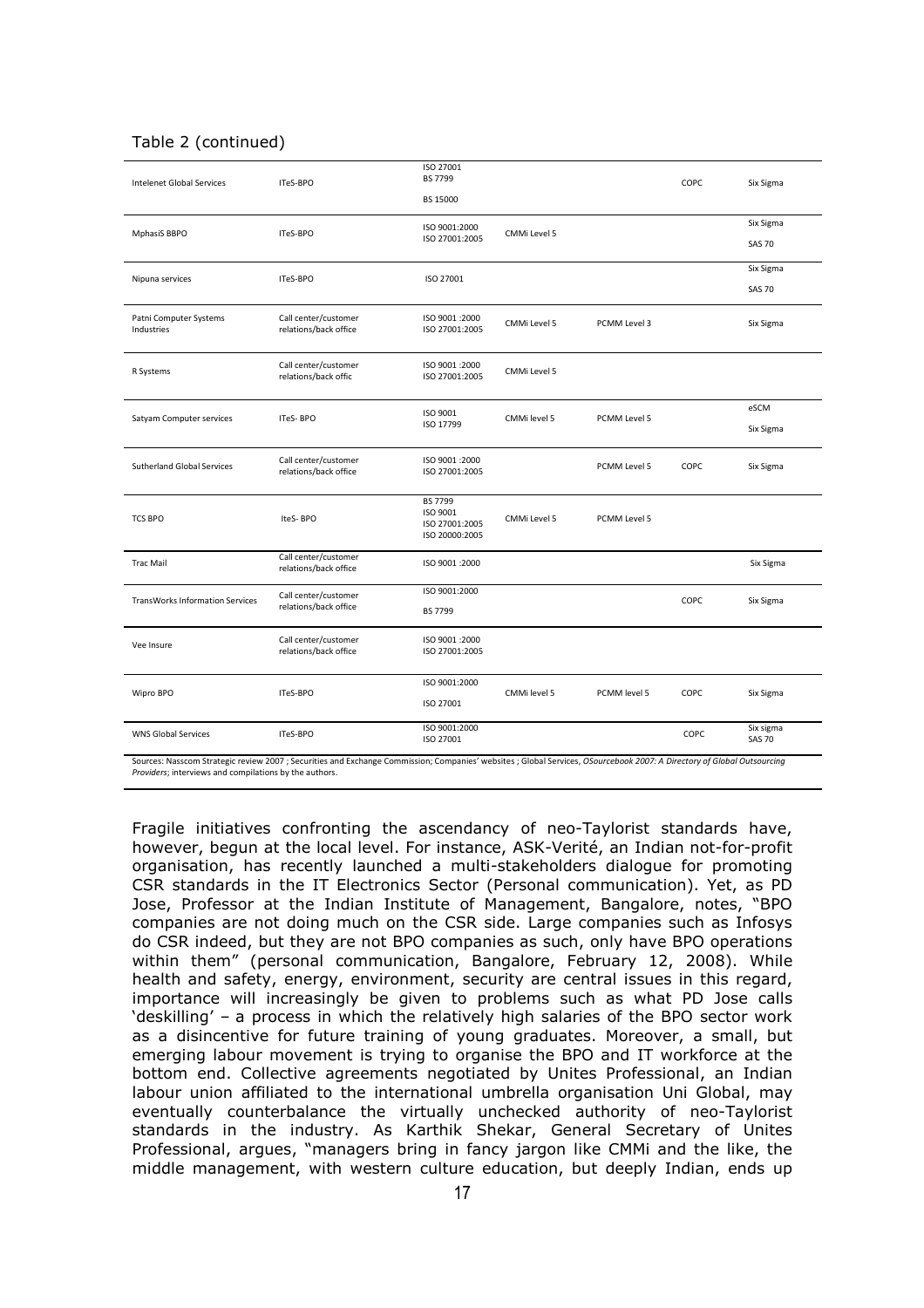totally confused. Call it pcmm-3, but it's just a matter of how people work and the reality on the ground is completely different. […] There is never the proper time for a real quality check and a lack of trained middle manager to implement it" (K. Shekar, personal communication, India, Bangalore, February 13, 2008). Furthermore, neo-Taylorist standardisation of security requirements has begun to prompt a fierce debate following recent moves by Nasscom, the Indian association of IT professionals, to upgrade security standards in the industry with important consequences on privacy and freedom of movement for the 2 million or so young graduates who make up the bulk of the Indian IT and BPO workforce. Finally, several Indian business executives and standardisation officials are determined to overcome the dominance of US-imported Taylorised standards initially conceived for IT manufacturing and basic service outsourcing within the US. The absence of industry-wide standards specifically dedicated to the BPO sector is identified as a typical case in this regard. The situation inherited from the US first-mover statute in outsourcing services is expected to generate difficulties for further consolidation of the sector in India. As Rama Mohan, Head of Business Transformation Group at Infosys BPO, explains, " (...) for the whole BPO industry (...) all standards adopted are global standards, with no Indian origins (...) there is a need for the Indian model to become a new global model, in which the Indian perspective could be brought" (personal communication, Bangalore, February 11, 2008). Rakesh Verma, additional Director General of the Bureau of Indian Standards, shares this view by emphasising that they "are bothered that standards are imposed; BPO industries in India should become standards makers and make the standards themselves instead of taking them" (personal communication, New Delhi, February 6, 2008). Similarly, Raman Roy believes that "India has to take the lead. Carnegie Mellon University set business processes standards for IT, Nasscom should do the same for BPO, with, for instance, Nasscom standards level xyz. That kind of standardization is now critical for our growth rate targets" (personal communication, India, Gurgaon, February 8, 2008). Though fragile, such views and early initiatives on CSR standards provide scattered evidence of a growing dissatisfaction with neotaylorised standards and a shared support for standards better involving service providers and consumers alike in defining quality and security requirements with some sort of state or regulatory backing.

#### **Conclusion**

This paper has examined the rising Indian service industry in customer centres and business process outsourcing as a case study on the role played by the development of international standards in the much-debated globalisation of the service economy. Our findings suggest that standards matter even in intangible and relational service outsourcing identified as most unlikely to be standardised. While this finding deviates from studies assuming an industry specificity expected to either support or hinder service standardisation, the nature of the activities still matters in defining the range of standards used, notably according to the position in the value chain of the tasks performed. Even so, it often remains difficult to differentiate between solutions advertised by customer-relations and BPO companies and the bulk of actual services they deliver. The high-end solutions standardised by sophisticated management techniques reflect the core attributes of intangibility and relational intensity seen as a major hindrance to standardisation by institutional accounts referred to in this paper. Yet services delivered by those same companies are often much more basic, such as data mining, screening, digitising, and processing. Those tasks involve more materiality and less relational intensity; they do not embody the core attributes identified by institutional economists to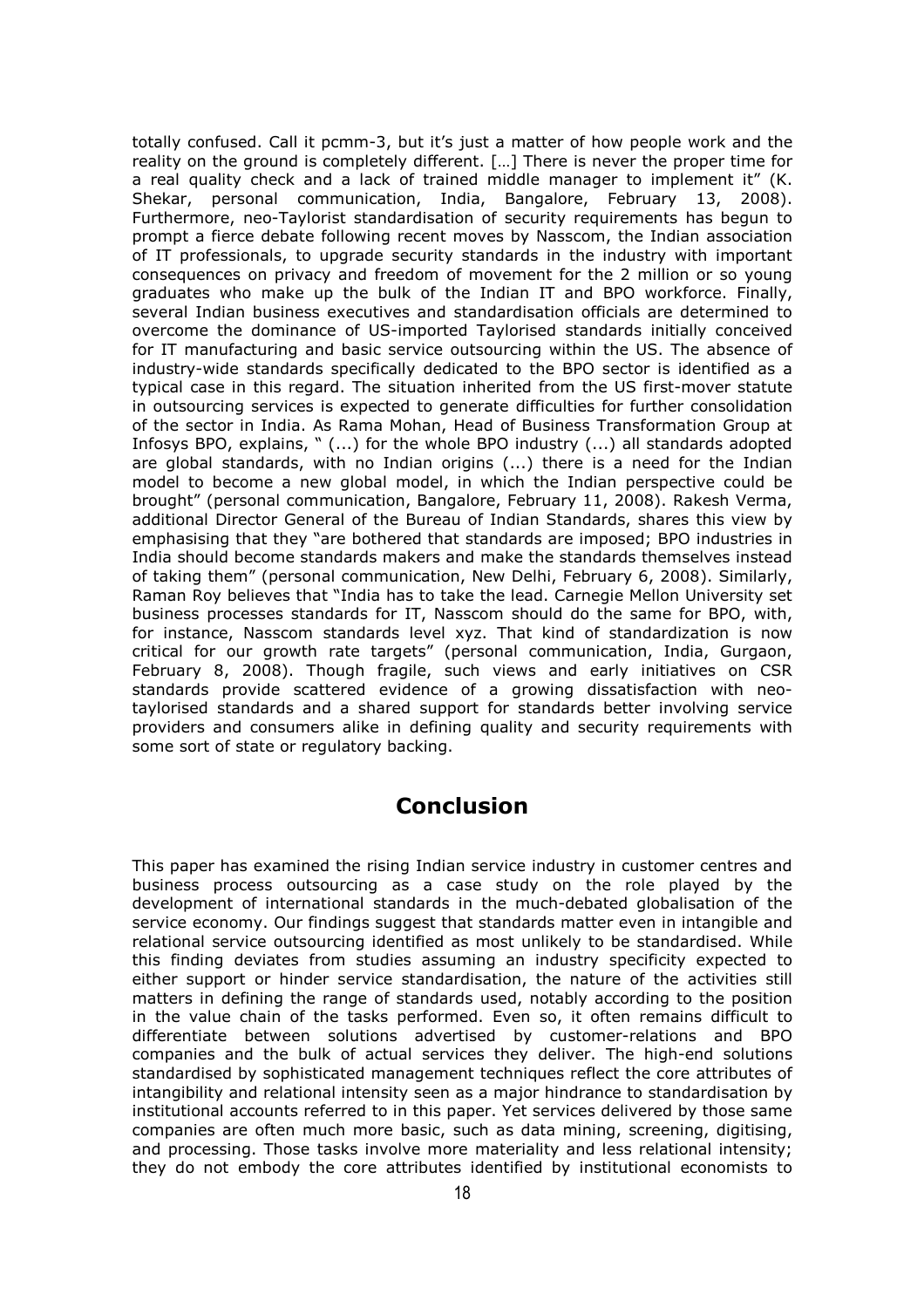explain why some services are more likely than others to be standardised, industrialised, outsourced and offshored. Further differentiation of services under review would be needed to better correlate the rise of standards and core attributes of services concerned.

Our findings suggest that standards used in the Indian BPO industry are rarely disputed. Almost all of them rely on neo-taylorised management techniques. This finding differs from studies in international political economy that emphasise power configurations opposing divergent definitions of market requirements set by standards. It is possible that neo-Taylorised standards span such a wide range that they do reflect divergent definitions of market requirements. The approach remains relevant, however, to highlight the social impact of standards and their potentially contested power as clearly demonstrated by early initiatives opposing neo-Taylorised standards. Simultaneously, these favour progressive forms of standardisation more likely to include workers', consumers', and environmental concerns into account. An international political economy perspective on service standardisation thus provides a valuable tool for going beyond marketing and management choices to analyse conflicting definitions of market requirements in the internationalisation of services.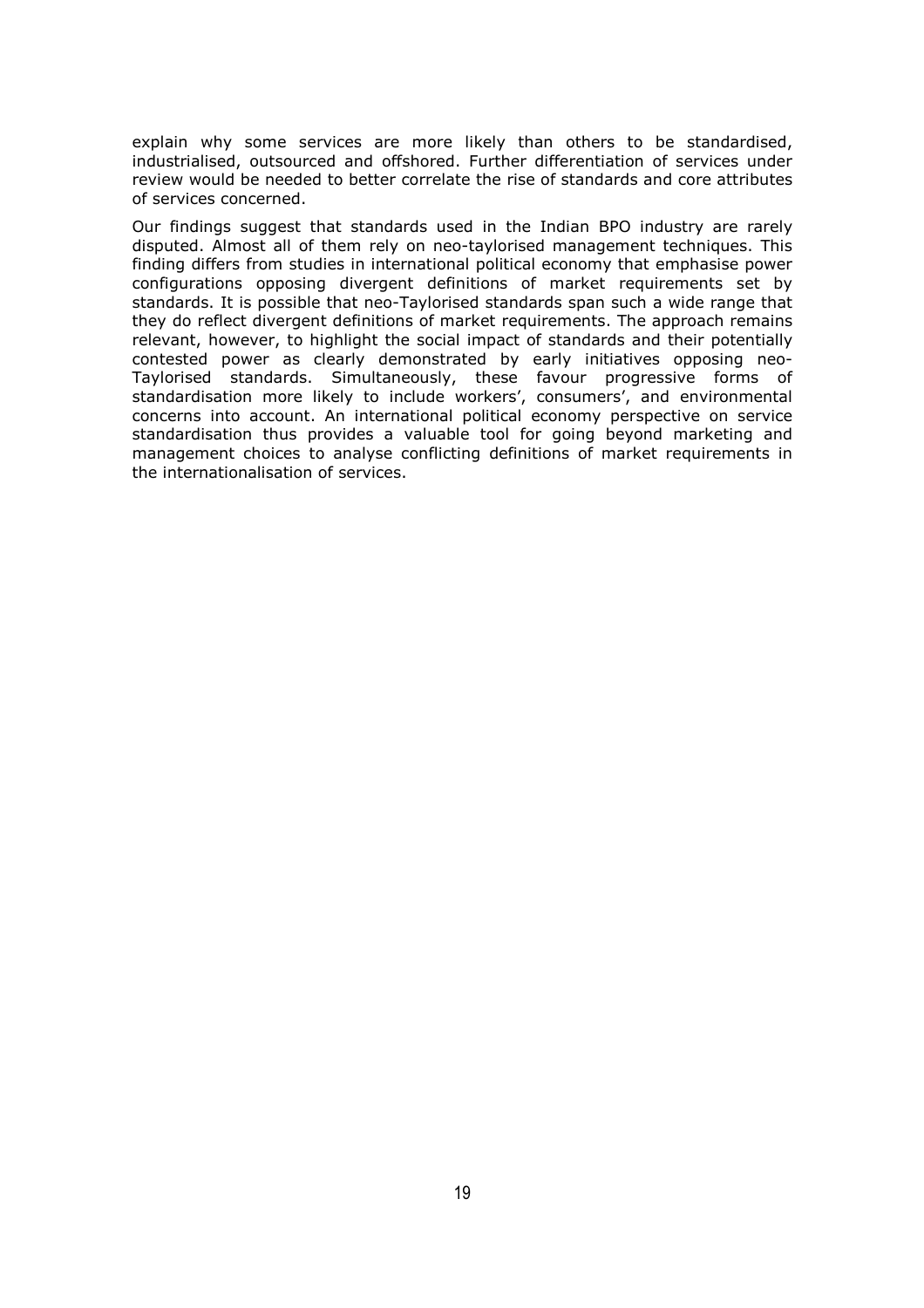## **Bibliography**

An, Galina et Maskus, Keith E. (2009) 'The Impact of Alignment with Global Product Standards on Exports of Firms in Developing Countries', *The World Economy* 32(4): 552-74.

Arora, A. et Athereye, S. (2002) 'The software industry and India's economic development', *Information Economics and Policy* 14(2): 253-273.

Avant, Deborah D., Finnemore, Martha et Sell, Susan K., (eds) (2010) *Who governs the globe*, Cambridge: Cambridge University Press.

Batt, Rosemary et Moynihan, Lisa (2002) 'The Viability of Alternative Call Centre Production Models', *Human Resource Management Journal* 12(4): 14–34.

Baumol, W.J. (1967) 'Macroeconomics of unbalanced growth: the anatomy of the urban crisis', *American Economic Review* 57: 415-26.

Blind, Knut (2004) *The Economics of Standards*. *Theory, Evidence, Policy*, Cheltenham: E.Elgar.

Boden, Mark et Miles, Ian (2000a) 'Conclusions: Beyond the services Economy', in Boden, Mark et Miles, Ian (eds) *Services and the Knowledge-Based Economy*, London: Continuum.

--- (eds) (2000b) *Services and the Knowledge-Based Economy*, London: Continuum.

Brunsson, Nils, Jacobsson, Bengt et and Associates (2000) *A World of Standards*, Oxford: Oxford University Press.

Chakravartty, P. (2004) 'Telecom, National Development and the Indian State: A Postcolonial Critique', *Media, Culture and society* 26(2): 227-249.

Comor, Edward A. (1999) 'Governance and the Nation-State in a Knowledge-Based Poitical Economy', in Hewson, Martin et Sinclair, Timothy (eds) *Approaches to Global Governance Theory*, Albany: SUNY Press.

Cutler, A Claire, Haufler, Virginia et Porter, Tony, (eds) (1999) *Private Authority and International Affairs*, New York: SUNY Press.

Djellal, Farida et Gallouj, Faïz, (eds) (2002) *Nouvelle économie des services et innovation*, Paris: L'Harmattan.

Dossani, Rafiq et Kenney, Martin (2007) 'The next wave of globalization: relocating service provision to India', *World Development* 35(5): 772-791.

Du Tertre, Christian (1999) 'Intangible and Interpersonal Services: Toward New Political Economy Tools. The French Case', *Service Industries Journal* 19(1): 18-34.

--- (2002) 'Activités immatérielles et relationnelles: quels nouveaux enjeux de régulaton pour les secteurs et les territoires?' *Géographie, Economie, Société* 4(2): 181-204.

--- (2008) 'Globalisation et services: pour un changement de perspectives', in Lyon-Caen, A. et Urban, Q. (eds) *Le droit du travail à l'épreuve de la globalisation*, Paris: Dalloz.

Egan, Michelle (2001a) *Constructing a European Market*. *Standards, Regulation, and Governance*, Oxford: Oxford University Press.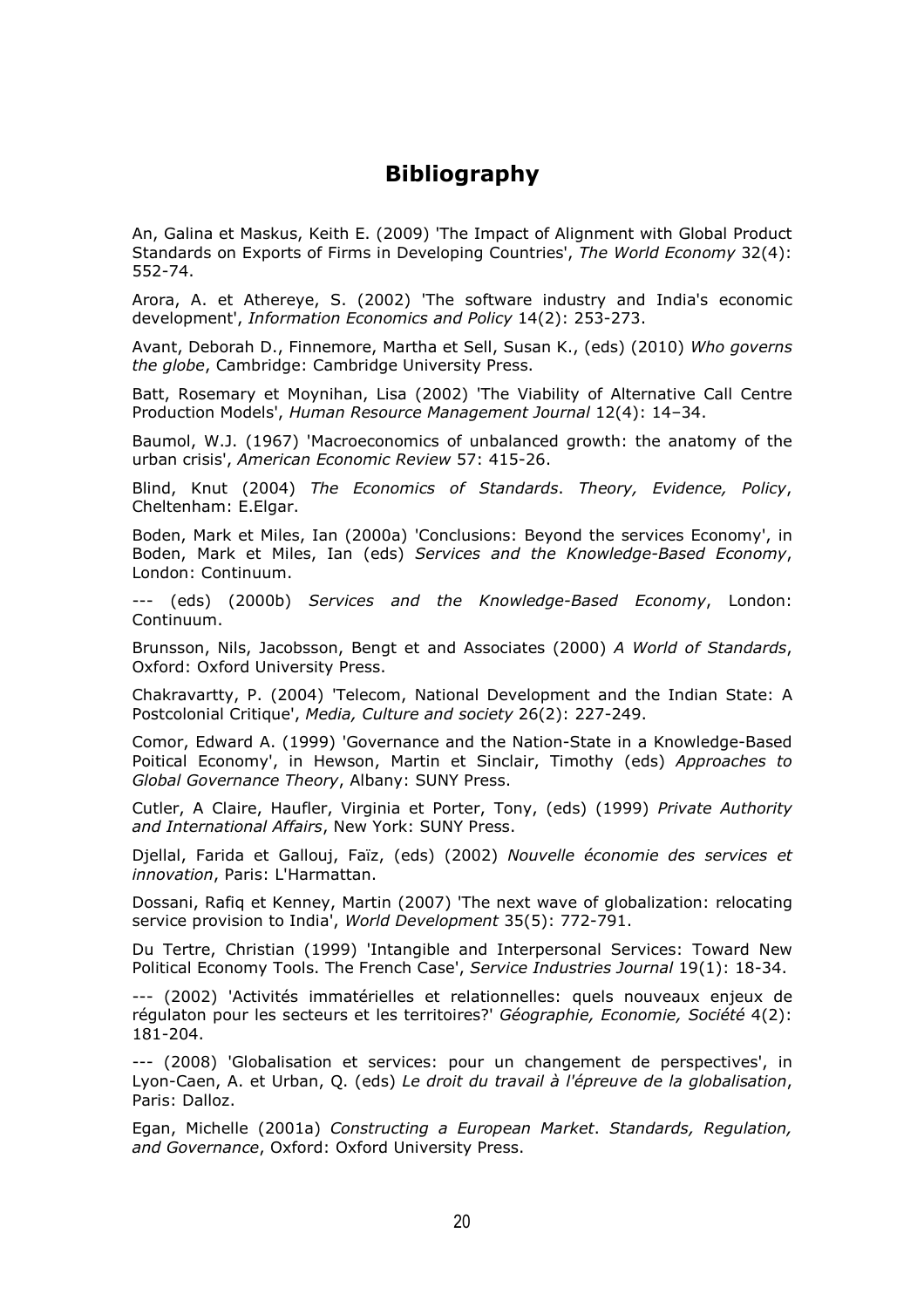--- (2001b) 'Mutual Recognition and Standard Setting: Public and Private Strategies for Governing Markets', in Pollack, Mark A. et Shaffer, Gregory C. (eds) *Transatlantic Governance in the Global Economy*, Oxford: Rowman & Littlefield.

Friedman, Thomas L. (2006) *The World is Flat*. *The Globalized World in the Twenty-First Century*, London: Penguin.

Gadrey, J. et Gallouj, F. (1998) 'The provider-customer interface in buiness and professional services', *Services Indutries Journal* 18(2): 1-15.

Gadrey, Jean (2003) *Socio-économie des services*, Paris: La Découverte.

Grande, Edgar et Pauly, Louis W., (eds) (2005) *Complex sovereignty*. *Reconstituting political authority in the twenty-first century*, Toronto: University of Toronto Press.

Graz, Jean-Christophe (2004) 'Quand les normes font loi : topologie intégrée et processus différenciés de la normalisation internationale', *Etudes Internationales* XXV(2): 233-260.

--- (2006a) 'Hybrids and Regulation in the Global Political Economy', *Competition and Change* 10(2): 230-245.

--- (2006b) 'International standardisation and corporate democracy', in Giesen, Klaus-Gerd et Pijl, Kees van der (eds) *Global Norms in the Twenty-First Century*, Cambridge: Cambridge Scholars Press.

Graz, Jean-Christophe et Nölke, Andreas, (eds) (2008) *Transnational Private Governance and its Limits*, London: Routledge.

Grönroos, C. (1990) *Service management and marketing: Managing the moments of truth in service competition*, Lanham: Lexington.

Hall, Rodney Bruce et Biersteker, Thomas J., (eds) (2002) *The Emergence of Private Authority in Global Governance*, Cambridge: Cambridge University Press.

Harris, J. (2005) 'Emerging third world powers: China, India and Brazil', *Race and Class* 46(3): 7-27.

Higgott, Richard, Underhill, Geoffrey et Bieler, Andreas, (eds) (1999) *Non-State Actors and Authority in the Global System*, London: Routledge.

Holtgrewe, Ursula, Holman, David et Batt, Rosemary (2007) *The global call center report: international perspectives on management and employment*, Ithaca: Cornell University Press.

Johnson, Michael et Nilsson, Lars (2003) 'The importance of reliability and customization from goods to services', *The Quality management Journal* 10(1): 8- 19.

KiJu, Cheong, JaeJon, Kim et SoonHu, So (2008) 'A Study of Strategic Call Center Management: Relationship between Key Performance Indicators and Customer Satisfaction', *European Journal of Social Sciences* 6(2): 268-276.

Krause Hansen, Hans et Salskov-Iversen, Dorte, (eds) (2008) *Critical Perspectives on Private Authority and Global Politics*, Houndmills: Palgrave Macmillan.

Lal, K. (2001) 'Institutional environment and the development of information and communication technology in India', *The Information Society* 17: 105-117.

Levitt, T. (1976) 'The industrialization of Services', *Harvard Business Review* 54(5): 63-74.

Mattli, Walter, (ed.) (2001) 'Governance and International Standards Setting', *Journal of European Public Policy*. Vol. 8:3 (Special Issue).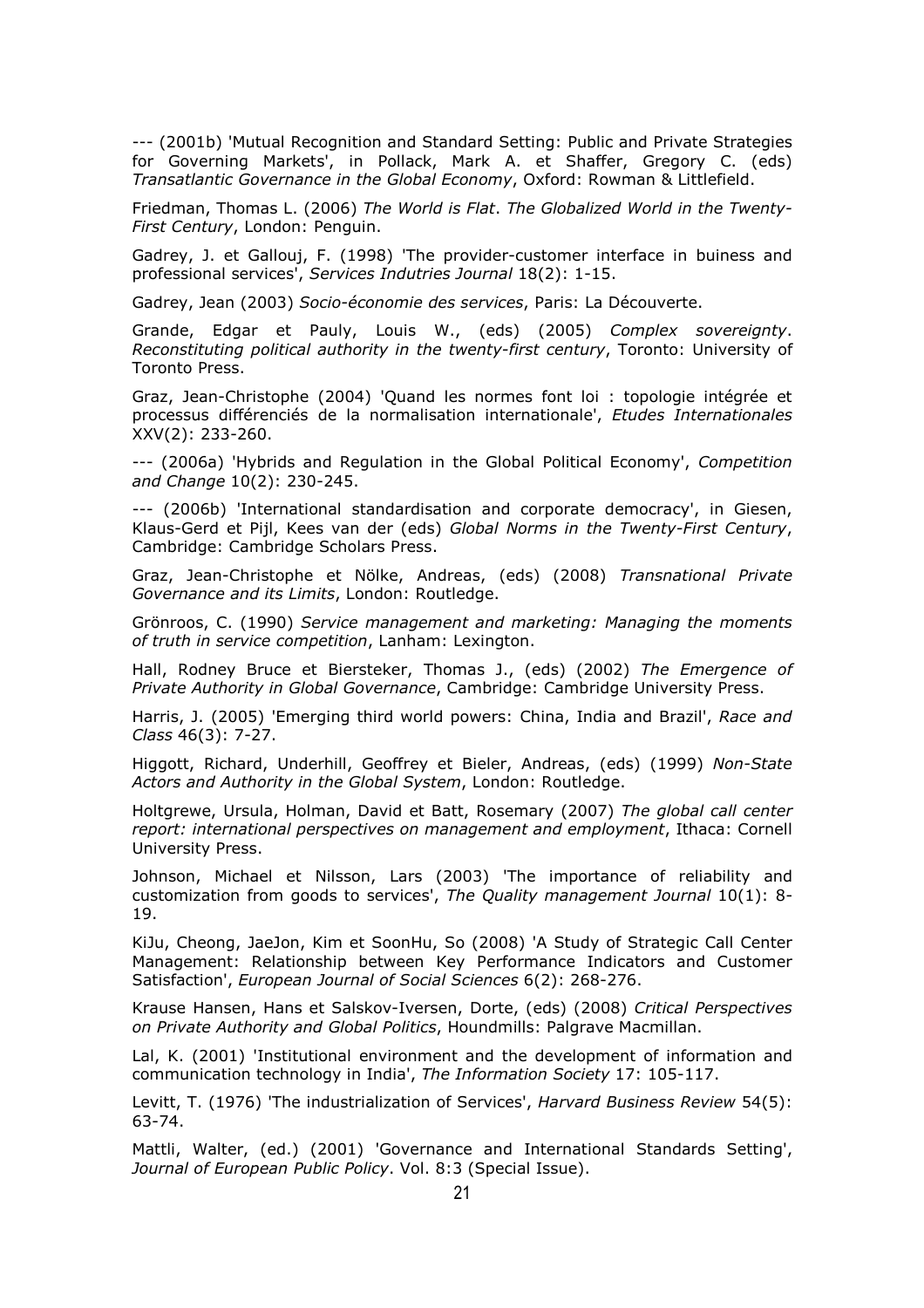Murphy, Craig et Yates, JoAnne (2009) *The International Organization for Standardization (ISO)*. *Global Governance through Voluntary Consensus*, London: Routledge.

NASSCOM (2007) *Strategic review 2007*, New Delhi: National Association of the Indian IT-BPO sector.

--- (2010) *Strategic review 2010. Executive summary*, New Delhi: National Association of the Indian IT-BPO sector.

Normann, R. (1991) *Service management*, Chichester: Wiley.

O'Brien, Robert et Williams, Marc (2004) *Global Political Economy*. *Evolution and Dynamics*, Basingstoke: Palgrave.

Palan, Ronen et James, Paul (2007) 'Globalizing Economic Institutions: A Critical Introduction', in Palan, Ronen et James, Paul (eds) *Globalization and Economy. Vol. 7: Globalizing Economic Regimes and Institutions*, London: Sage.

Patton, M. (1990) *Qualitative Evaluation and Research Methods*. 2 ed, London: SAGE.

Petit, Pascal (2007) 'The Political Economy of Services', in Bryson, John R. et Daniel, Peter W. (eds) *The Handbook of Service industries*, Cheltenham: E.Elgar.

Pine, B.J. (1993) *Mass customisation*, Boston: Harvard Business School Press.

Ritzer, G. (1993) *The McDonaldization of Society*, Newbury Park, CA: Sage.

Rupert, Mark et Solomon, M. Scott (2006) *Globalization and international political economy*. *The politics of alternative futures*, Lanham: Rowman & Littlefield Publishers.

Saraswati, Jyoti (2008) 'The Indian IT Industry and Neoliberalism: the irony of a mythology', *Third World Quarterly* 29(6): 1139 - 1152.

Sassen, Saskia (2006) *Territory, Authority, Rights*. *From Medieval to Global Assemblages*, Princeton: Princeton University Press.

Strange, Susan (1996) *The Retreat of the State*. *The Diffusion of Power in the World Economy*, Cambridge: Cambridge University Press.

Sundbo, J. (2002) 'The service economy: Standardisation or customisation?' *The Service Industries Journal* 22(4): 93-116.

Tamm Hallström, Kristina (2004) *Organizing International Standardization*. *ISO and the IASC in Quest of Authority*, Cheltenham: E.Elgar.

Taylor, Phil et Bain, Peter (2005) 'India calling to the far away towns: the call center labour process and globalization', *Work, employment and society* 19(2): 261-282.

Tether, Bruce S., Hipp, Christiane et Miles, Ian (2001) 'Standardisation and particularisation in services: evidence from Germany', *Research Policy* 30(7): 1115–1138.

Whitelock, J. et Pimblett, C. (1997) 'The standardisation debate in international marketing', *Journal of Global Marketing* 10(3): 45-66.

Zeithaml, V. A., Parasuraman, A. et Berry, L.L. (1990) *Delivering Service Quality*, New York: The Free Press.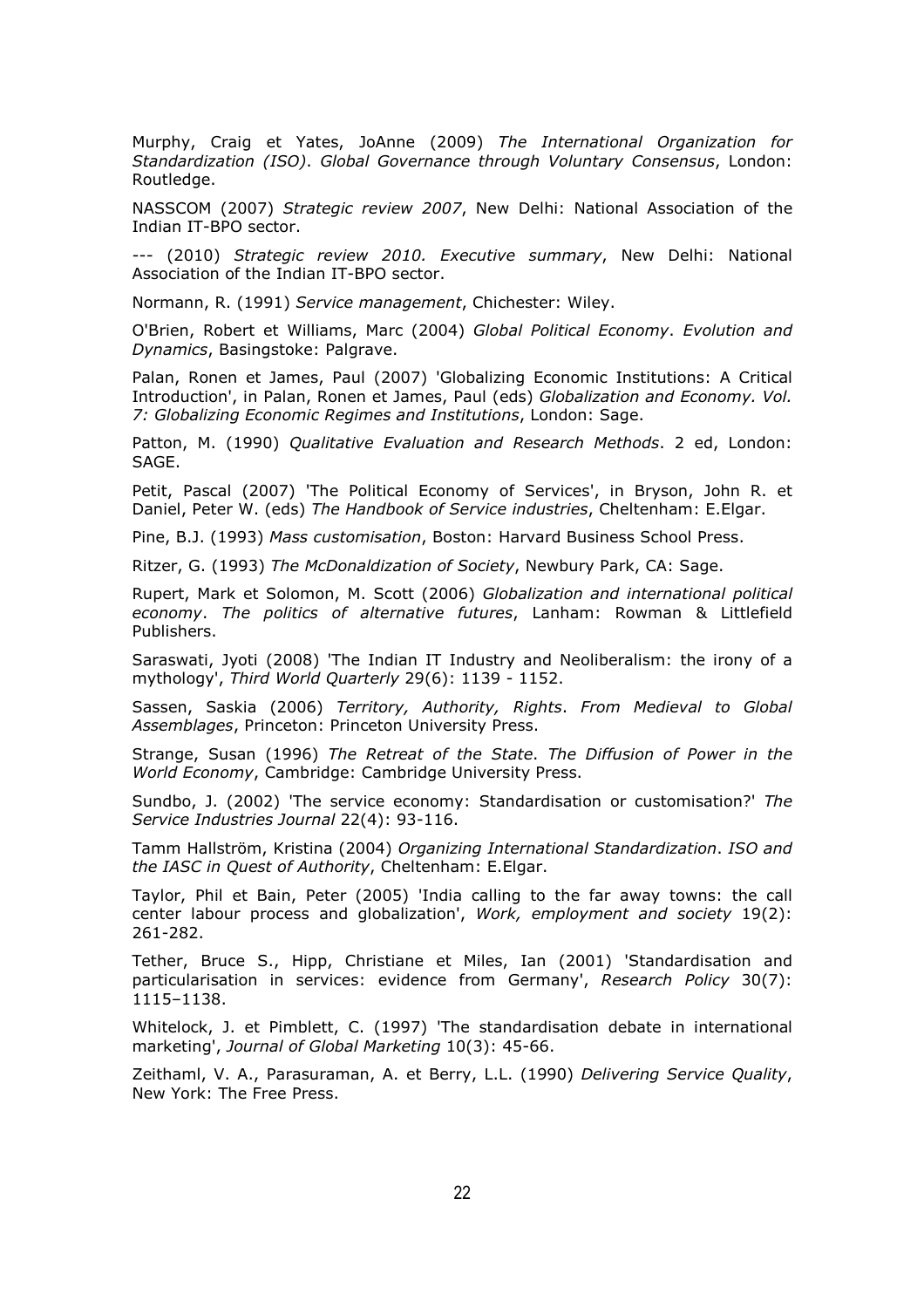# **Dans la collection « Travaux de Science Politique »**

Disponibles sur www.unil.ch/iepi

46. **Maude Gex** (2010), Le divin profané par Da Vine ? La Contestation du brevet sur l'ayahuasca et le débats autour de la biopiraterie.

45. **Pacella Mattia** (2010), Qui gouverne le Tessin ? Les Elites politiques cantonales tessinoises : l'évolution du profil sociologique des Conseillers d'Etat de 1905 à nos jours.

44. **Mugny Aline** (2010), Analyse du processus de réétatisation du secteur des eaux urbaines dans l'aire métropolitaine du Buenos Aires (1993-2009).

43. **Rieder Nicolas** (2009), La diffusion scientifique dans les Expositions universelles. Les sciences anthropologiques à l'Exposition universelle de Paris en 1889 et à la World's Columbian Exposition de Chicago en 1893.

42. **Philip Balsiger, Yassin Boughaba, Gwendoline Véniat** (2009), Conflit du travail et investissements militants. Les grèves des employés.es de Swissmetal à Reconvilier (2004-2006).

41. **Dietmar Braun** (2009). Federalism in South Africa – Can it work?

40. **Romain Bertrand** (2009). Habermas au Bengale, ou comment "provincialiser l'Europe" avec Dipesh Chakrabarty.

39. **Oscar Mazzoleni et Hervé Rayner** (2008). Une coalition gouvernementale durable. Emergence, institutionnalisation et crise de la «formule magique» en Suisse (1959-2003).

38. **Andrin Hauri** (2008). Les conséquences de la barrière de séparation entre Israël et la Cisjordanie à court et à long terme. Les perspectives pour la fondation d'un État palestinien.

37. **André Mach et Andrea Pilotti** (2008). Professionnalisation et changements de profils des parlementaires suisses au cours de la période récente (1980-2000)

36. **Olivier Fillieule** (2008). Travail militant, action collective et rapports de genre.

35. **Olivier Fillieule et Philippe Blanchard** (2008). INdividual SUrvey in RAllies (INSURA). A New Tool for Exploring Transnational Activism.

34. **Dupuis Johann** (2008). Analyse politique des conditions de succès et d'échec des marchés de droits d'émissions.

33. **Dietmar Braun et Björn Uhlmann** (2007). Ideas and Power in Swiss Health Care Party Politics.

32. **Fabrizio Gilardi, Katharina Füglister, Stéphane Luyet** (2007). Learning from Others: The Diffusion of Hospital Financing Reforms in OECD Countries.

31. **Natalia Gerodetti** (2007). Enduring Legacies – Intersecting Discourses in the Context of Eugenics.

30. **Véronique Mottier** (2007). Meaning, Identity, Power : Metaphors and Discourse Analysis.

29. **Olivier Fillieule** (2007). On n'y voit rien ! Le recours aux sources de presse pour l'analyse des mobilisations protestataires.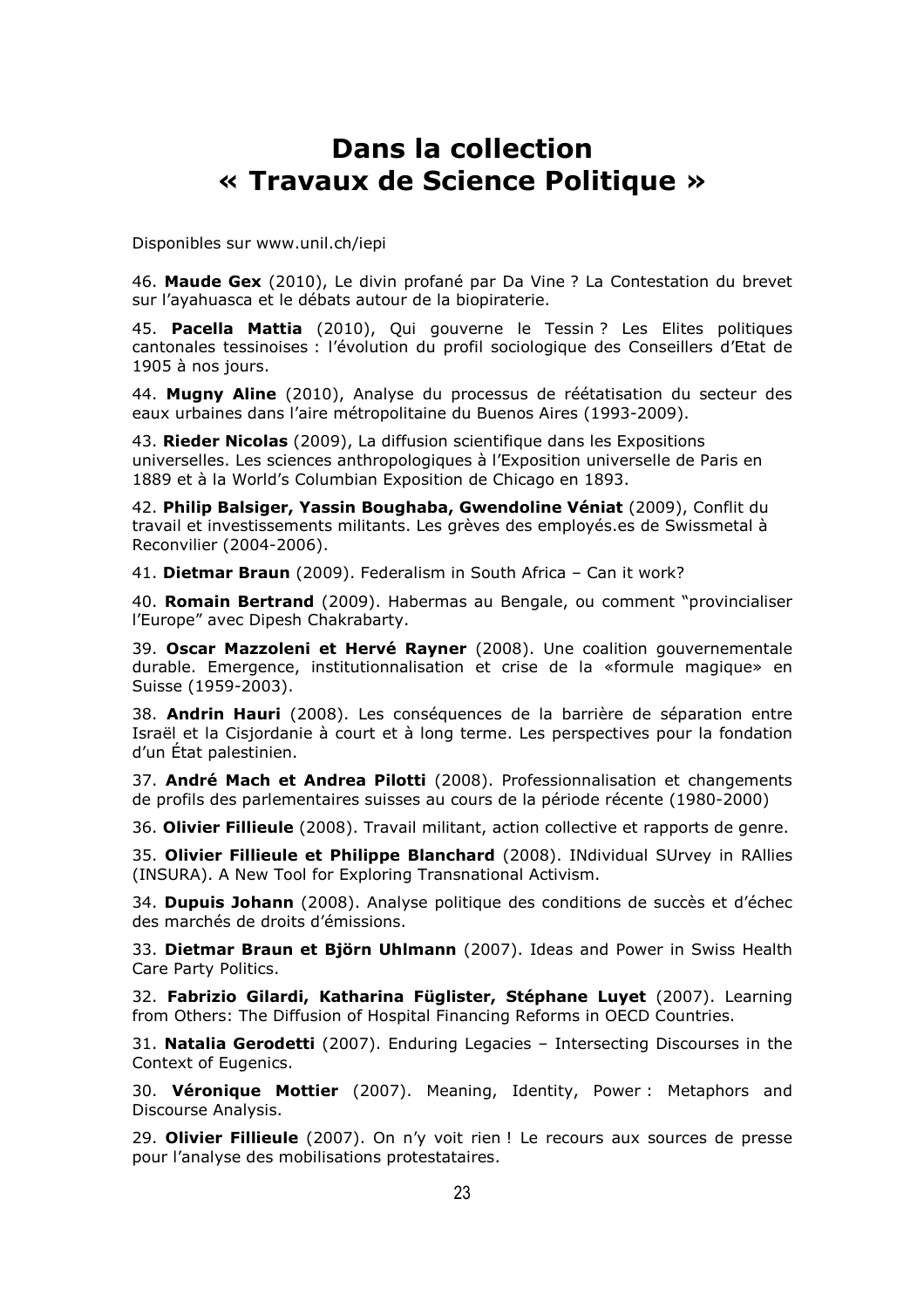28. **Kathrin Daepp** (2006). La re-régulation sélective de la finance internationale : l'initiative sur les pays ou territoires non-coopératifs du GAFI.

27. **Martino Maggetti** (2006). Assessing the De Facto Independence of Regulatory Agencies. The Case of the Swiss Federal Banking Commission in the 1990?

26. **Dietmar Braun** (2006). Modernising Federalism. Towards Convergence in the Organisation of Intergovernmental Relations?

25. **Gilardi Fabrizio** (2006). The Same, but Different. Central Banks, Regulatory Agencies, and the Politics of Delegation to Independent Authorities.

24. **Péchu Cécile** (2006). Entre résistance et contestation. La genèse du squat comme mode d'action.

23. **Gotheil Sarah** (2005) ACCOBAMS. Les pays de mer noire, méditerranée et zone atlantique adjacente s'unissent pour la protection des cétacés.

22. **Schnyder, Gerhard, Martin Lüpold, André Mach et Thomas David** (2005) The Rise and Decline of the Swiss Company Network during the 20th Century.

21. **Buffat Aurélien** (2005) La mise en oeuvre de la réforme de l'armée suisse « Armée XXI » : les changements vécus à l'interne. Etude de cas des militaires professionnels des écoles, hôpital de la place d'armes de Moudon.

20. **Rey Léonard** (2005) La construction du marché intérieur suisse à la lumière de l'expérience européenne : centralité et intervention contrastée des Hautes Cours dans les processus d'intégration économique.

19. **Csikos Patrick** (2005) Emergence d'une nouvelle gouvernance internationale privée/publique : les cas des agences de notation financière et des normes comptables.

18. **Voegtli Michael** (2004) Entre paternalisme et Etat social. Le cas de la fabrique de chocolat Suchard (1870-1940).

17. **Chinotti Luca** (2004) Les effets de l'Accord sur l'Agriculture de l'Uruguay Round sur les pays en développement. Une entrave ou une opportunité pour le développement?.

16. **Afonso Alexandre** (2004) Internationalisation, économie et politique migratoire dans la Suisse des années 1990.

15. **Freymond Nicolas** (2003) La question des institutions dans la science politique contemporaine: l'exemple du néo-institutionnalisme.

14. **Steiner Yves** (2003) Le coût réel de l'indépendance de la banque centrale: économie politique comparée de la Deutsche Bundesbank et de la Banque du Japon dans les années soixante-dix.

13. **Braun Dietmar** (1999) Toward a heuristic framework of the Territorial division of Power in comparative public Policy research.

12. **Braun Dietmar** (1998) Bringing State structures back in: The Significance of Political Arena's in Political Decision-making.

11. **Kübler Daniel** (1996) Neighbourhood conflicts and dialogues.

10. **Mach André** (1995) Représentation des intérêts et capacité d'adaptation de l'économie suisse.

9. **Sancey Yves** (1995) Le Gentlemen's agreement de 1927. Lutte autour de la (non-)politisation de l'exportation du capital.